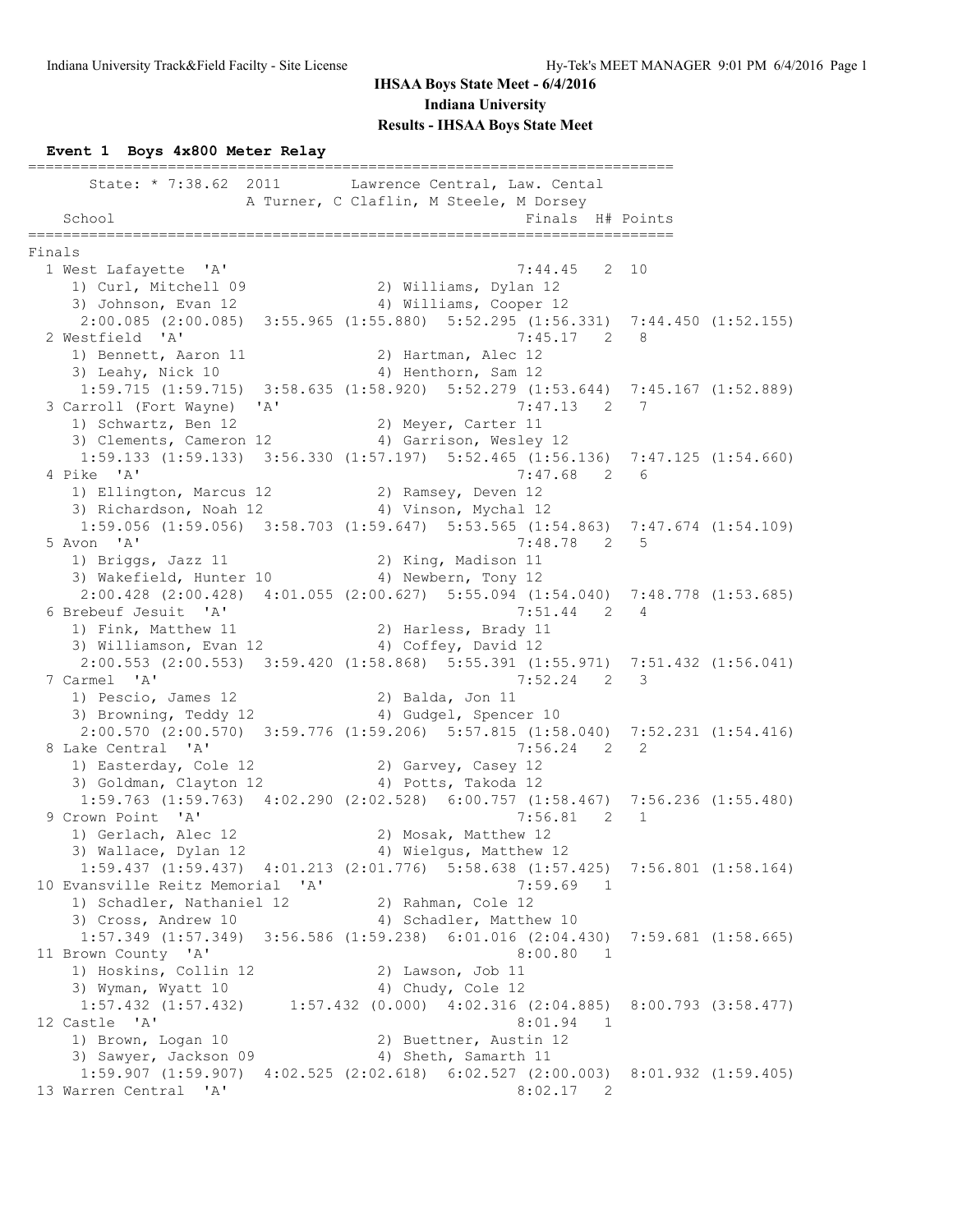#### **....Event 1 Boys 4x800 Meter Relay** 1) Lowhorn, Tyler 12 2) Lapsley, Demontrae 12 3) Liwanag, Fernino Kyle 10 4) Thompson, Chance 12 1:59.618 (1:59.618) 3:57.891 (1:58.274) 5:58.639 (2:00.748) 8:02.170 (2:03.532) 14 Lawrence North 'A' 8:03.36 1 1) Harris, Kyle 11 2) Hopkins, Chase 11 3) Hoskins, Matt 12 (4) Majercak, Will 11 2:03.691 (2:03.691) 4:00.168 (1:56.478) 6:01.639 (2:01.471) 8:03.357 (2:01.719) 15 New Palestine 'A' 8:06.05 1 1) Corey, Spencer 11 2) Eagleson, Caleb 11 3) Voelz, Samuel 11 4) Wilson, Riley 12 2:01.426 (2:01.426) 4:05.050 (2:03.625) 6:07.151 (2:02.101) 8:06.049 (1:58.899) 16 Lowell 'A' 8:08.83 2 1) Rosas, Fernando 10 2) Hudak, Dustin 09 3) Rosas-Gonzales, Osvaldo 12 4) Wilson, Matthew 12 2:02.617 (2:02.617) 4:03.866 (2:01.250) 6:03.761 (1:59.895) 8:08.825 (2:05.065) 17 Terre Haute South Vigo 'A' 6:10.05 1 1) Hannaford, Ryan 11 2) Barger, Griffin 11 3) Kline, Carson 10 4) Haley, Thomas 11 2:02.711 (2:02.711) 4:07.608 (2:04.898) 6:09.051 (2:01.443) 8:10.050 (2:01.000) 18 Leo 'A' 8:11.07 1 1) Werling, Nate 12 2) Perez, Bryce 09 3) Lauer, Chris 12 4) Flores, Alejandro 10 2:03.104 (2:03.104) 4:04.493 (2:01.390) 6:12.881 (2:08.388) 8:11.061 (1:58.181) 19 Elkhart Central 'A' 8:11.83 1 1) Deshone, Adam 12 2) Delks, Adam 10 3) Vance, Brian 12 4) Perez, Luis 10 2:04.561 (2:04.561) 4:04.827 (2:00.267) 6:12.001 (2:07.174) 8:11.825 (1:59.825) 20 Bloomington North 'A' 8:12.40 1 1) Harrison, Zach 12 (2) Fowler, Jacob 11 3) Jones, Will 11 4) Warren, Andrew 10 2:02.742 (2:02.742) 4:05.626 (2:02.885) 6:08.248 (2:02.622) 8:12.399 (2:04.151) 21 Noblesville 'A' 8:12.80 2 1) Martin, Cole 12 2) Miller, Gavin 12 3) Neuzerling, Levi 11 (4) Aunningen, Max 12 2:02.005 (2:02.005) 4:05.905 (2:03.901) 6:08.365 (2:02.460) 8:12.795 (2:04.430) 22 Jasper 'A' 8:13.34 2 1) Kaiser, Corbin 11 2) Love, Henry 12 3) Smith, Will 09 4) Kilian, Cale 11 2:01.883 (2:01.883) 4:06.387 (2:04.505) 6:13.903 (2:07.516) 8:13.333 (1:59.430) 23 Valparaiso 'A' 8:14.84 2 1) McChristian, Ethan 12 2) Martinez, Carlos 10 3) Meeter, Logan 12 4) Zygmunt, Jonathan 12 2:01.429 (2:01.429) 4:05.676 (2:04.248) 6:05.268 (1:59.592) 8:14.840 (2:09.572) 24 South Bend St. Joseph 'A' 8:16.09 1 1) Roth, Sam 12 2) Radvansky, Grayson 12 3) Morris, Matt 12 4) Otiato, Max 12 2:05.756 (2:05.756) 4:08.787 (2:03.032) 6:13.796 (2:05.010) 8:16.083 (2:02.287) 25 Culver Academies 'A' 8:16.88 1 1) Burgan, Hallin 11 2) Dunlap, Zach 11 3) Bird, Callaway 10 4) Pursch, Shane 10 2:06.167 (2:06.167) 4:04.025 (1:57.858) 6:14.222 (2:10.198) 8:16.871 (2:02.649) 26 Center Grove 'A' 8:18.62 1 1) Jones, Christopher 10 2) Libke, Zane 11 3) Fill, Nathan 12 4) Sauter, Reed 12 2:03.312 (2:03.312) 4:00.887 (1:57.575) 6:03.915 (2:03.028) 8:18.611 (2:14.696)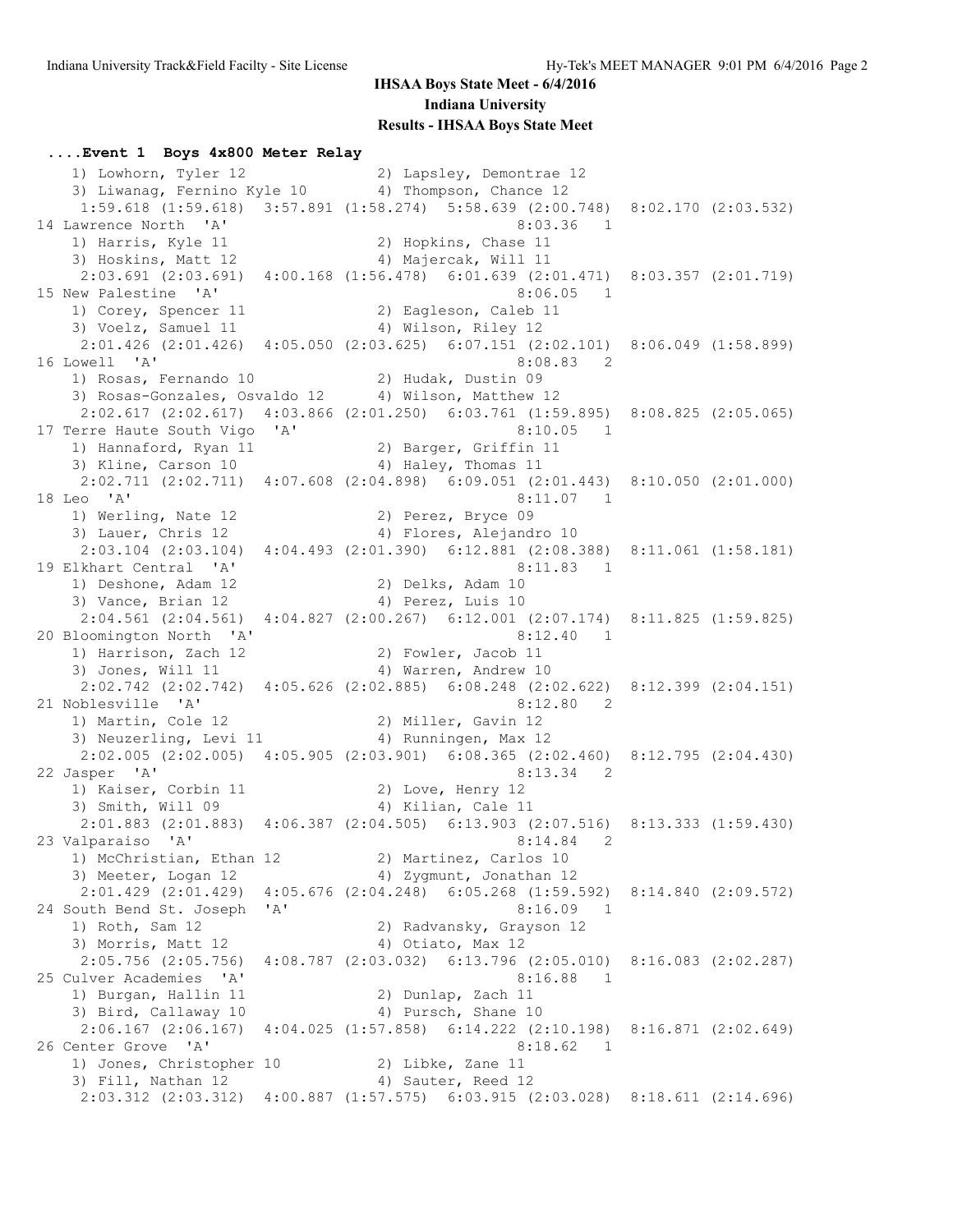**....Event 1 Boys 4x800 Meter Relay**

| 27 Huntington North 'A' | 8:23.57 1                                                                                       |  |
|-------------------------|-------------------------------------------------------------------------------------------------|--|
| 1) Spahr, Brock 09      | 2) Chesterman, Elijah 11                                                                        |  |
| 3) Hendryx, Aaron 10    | 4) Jones, Cody 11                                                                               |  |
|                         | $2:09.350$ $(2:09.350)$ $4:14.381$ $(2:05.031)$ $6:14.042$ $(1:59.662)$ $8:23.564$ $(2:09.522)$ |  |

#### **Event 2 Boys 100 Meter Dash**

========================================================================

| State: * 10.31 1981                   | Jerome Harrison, Jeffersonville   |                 |                        |                |
|---------------------------------------|-----------------------------------|-----------------|------------------------|----------------|
| Name                                  | Year School                       | Prelims Wind H# |                        |                |
| Preliminaries                         |                                   |                 |                        |                |
| 1 Eskridge, D'Wayne                   | 12 Bluffton                       |                 | $10.920$ $0.3$ 3       |                |
| 2 DeRidder, Andrew                    | 12 Franklin Central               |                 | $10.930$ $1.2$ 2       |                |
| 3 Mcbride, Noah                       | 11 Evansville Harrison            |                 | $10.950$ $0.6$ 1       |                |
| 4 Shaw, Jarel                         | 11 Pike                           |                 | 10.940 1.2 2 10.932    |                |
| 5 Lockridge, Matthew 12 Michigan City |                                   | $10.96Q$ $0.6$  |                        | 1 10.960       |
| 6 Blount, Donnie                      | 12 McCutcheon                     | $10.970$ $0.3$  | 3                      |                |
| 7 Enis, Kiante                        | 12 Winchester                     |                 | 10.94q 1.2 2 10.935    |                |
| 8 Roach, Ethan                        | 10 West Vigo                      |                 | 10.96g 1.2 2 10.956    |                |
| 9 Ratliff, Jeremiah                   | 12 Portage                        |                 | 10.98q  1.2  2  10.971 |                |
| 10 Shoemaker, Garret                  | 12 Crown Point                    |                 | 10.98  0.3  3  10.974  |                |
| 11 Young, Craig                       | 09 Fort Wayne Wayne               | 11.02 0.6       | $\mathbf{1}$           |                |
| 12 Lee, Jesiah                        | 11 Wheeler                        | $11.03$ 0.3     | 3                      |                |
| 13 Becker, Justin                     | 10 Carroll FW                     | $11.04$ 0.3 3   |                        |                |
| 14 Cook, Wes                          | 12 Tri-West Hendricks 11.05 0.6 1 |                 |                        |                |
| 15 Wadley, Brandon                    | 12 South Bend Adams 11.06         |                 | 3<br>0.3               |                |
| 16 Claiborne, Jawaun                  | 11 Richmond                       |                 | $11.10$ 0.3 3          |                |
| 17 Harvey, Elizjah                    | 11 Evansville Harrison            |                 | 11.17  0.3  3  11.165  |                |
| 18 Mason, Grant                       | 11 Center Grove                   |                 | 11.17  0.3  3  11.169  |                |
| 19 Peerman, Austin                    | 10 Mt. Vernon (Posey)             |                 | 11.21  1.2  2  11.201  |                |
| 20 Hall, Davendrick                   | 12 South Bend Clay                | 11.21           |                        | $0.6$ 1 11.209 |
| 21 Eddington, Addrecus                | 11 Kokomo                         | 11.24           | $1.2 \quad 2$          |                |
| 22 Harrell, Robert                    | 12 Crown Point                    | $11.25$ 0.6 1   |                        |                |
| 23 Afolabi, Daniel                    | 12 West Lafayette                 | 11.29           | 0.6 <sub>1</sub>       |                |
| 24 Giles, Anthony                     | 11 Lake Central                   | $11.37$ 0.6     | $\mathbf{1}$           |                |
| 25 Lockwood, Ed                       | 12 Bloomington North 11.39        |                 | $\overline{2}$<br>1.2  |                |
| 26 Daniels, Greg                      | 11 Martinsville                   | 11.46 0.6       | 1                      |                |
| 27 Brown, Zavier                      | 11 Cathedral                      | 26.27           | 1.2<br>$\overline{2}$  |                |
|                                       |                                   |                 |                        |                |

### **Event 2 Boys 100 Meter Dash**

| State: * 10.31 1981  | Jerome Harrison, Jeffersonville |                    |     |               |        |
|----------------------|---------------------------------|--------------------|-----|---------------|--------|
| Name                 | Year School                     | Finals Wind Points |     |               |        |
| Finals               |                                 |                    |     |               |        |
| 1 Eskridge, D'Wayne  | 12 Bluffton                     | $10.51$ $1.0$ $10$ |     |               |        |
| 2 Shaw, Jarel        | 11 Pike                         | 10.69              | 1.0 | 8             |        |
| 3 Lockridge, Matthew | 12 Michigan City                | 10.82              | 1.0 | 7             | 10.813 |
| 4 Enis, Kiante       | 12 Winchester                   | 10.82              | 1.0 | 6             | 10.818 |
| 5 Ratliff, Jeremiah  | 12 Portage                      | $10.83$ $1.0$      |     | 5             |        |
| 6 DeRidder, Andrew   | 12 Franklin Central             | 10.91              | 1.0 | 4             |        |
| 7 Blount, Donnie     | 12 McCutcheon                   | 10.95              | 1.0 | 3             |        |
| 8 Roach, Ethan       | 10 West Vigo                    | 11.05              | 1.0 | $\mathcal{L}$ |        |
| 9 Mcbride, Noah      | 11 Evansville Harrison          | 11.06              | 1.0 |               |        |
| Preliminaries        |                                 |                    |     |               |        |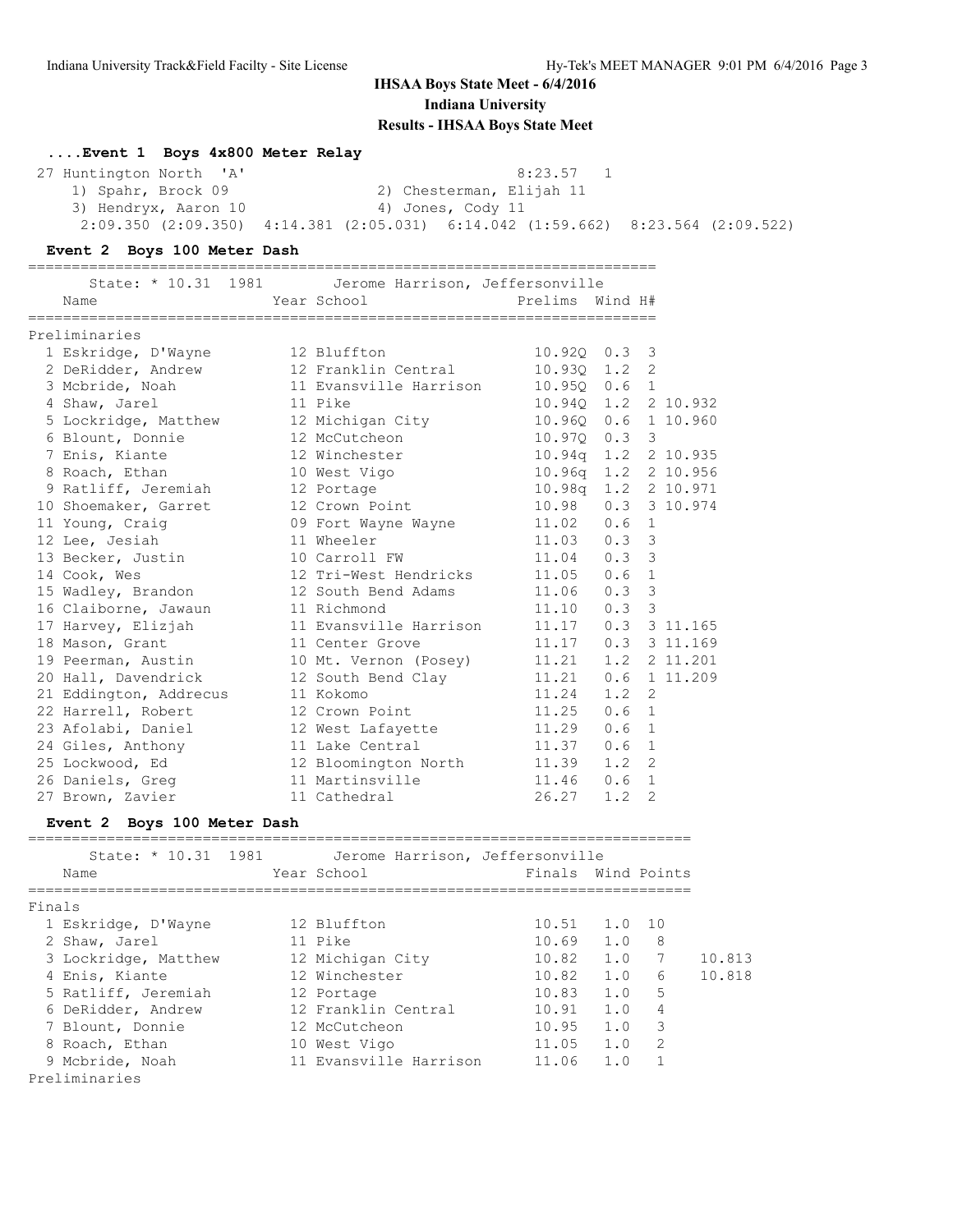## **....Event 2 Boys 100 Meter Dash**

| 10 Shoemaker, Garret   | 12 Crown Point         |
|------------------------|------------------------|
| 11 Young, Craig        | 09 Fort Wayne Wayne    |
| 12 Lee, Jesiah         | 11 Wheeler             |
| 13 Becker, Justin      | 10 Carroll FW          |
| 14 Cook, Wes           | 12 Tri-West Hendricks  |
| 15 Wadley, Brandon     | 12 South Bend Adams    |
| 16 Claiborne, Jawaun   | 11 Richmond            |
| 17 Harvey, Elizjah     | 11 Evansville Harrison |
| 18 Mason, Grant        | 11 Center Grove        |
| 19 Peerman, Austin     | 10 Mt. Vernon (Posey)  |
| 20 Hall, Davendrick    | 12 South Bend Clay     |
| 21 Eddington, Addrecus | 11 Kokomo              |
| 22 Harrell, Robert     | 12 Crown Point         |
| 23 Afolabi, Daniel     | 12 West Lafayette      |
| 24 Giles, Anthony      | 11 Lake Central        |
| 25 Lockwood, Ed        | 12 Bloomington North   |
| 26 Daniels, Greg       | 11 Martinsville        |
| 27 Brown, Zavier       | 11 Cathedral           |

### **Event 3 Boys 110 Meter Hurdles**

======================================================================== State: \* 13.64 1976 Jerry Hill, Arsenal Technical

| Name                                                           | beace. IS.01 ISTO COLLY HILL, ALBOHAL ICOMPLOAL<br>Year School <b>Prelims</b> Wind H# |                         |   |  |
|----------------------------------------------------------------|---------------------------------------------------------------------------------------|-------------------------|---|--|
| 1 Smallwood, Makiyah 11 Michigan City 14.490 -1.3 1 14.487     |                                                                                       |                         |   |  |
| 2 French, DeShaun                                              | 12 Shelbyville                                                                        | $14.56Q - 0.2$ 2 14.552 |   |  |
| 3 DeFoe, Michael                                               | 12 Hamilton Heights 14.61Q 1.0 3                                                      |                         |   |  |
| 4 Felton, David                                                | 11 Evansville Harrison 14.49Q -1.3 1 14.489                                           |                         |   |  |
| 5 Finley, Daveon                                               | 11 Portage                                                                            | $14.620 - 0.2$ 2        |   |  |
| 6 Myers, Kivahni                                               | 12 Lawrence North 14.670 1.0 3                                                        |                         |   |  |
| 7 Evans, Chris                                                 | 12 Ben Davis 14.56q -1.3 1 14.553                                                     |                         |   |  |
| 8 Stephens, Bruce (Bijay) 12 Fort Wayne Northrop 14.65q -1.3 1 |                                                                                       |                         |   |  |
| 9 Cathey, Fred                                                 | 12 Northwest                                                                          | 14.71q 1.0 3            |   |  |
| 10 Johnson, Kaleb                                              | 12 Carroll FW                                                                         | 14.72 1.0               | 3 |  |
| 11 Parker, Derek                                               | 12 Northwood                                                                          | $14.74 - 0.2$           | 2 |  |
| 12 Thompson, Sean 12 Lapel                                     |                                                                                       | 14.80 1.0 3             |   |  |
| 13 Koenemann, Alex 12 FW Conc Lutheran 14.98 1.0 3             |                                                                                       |                         |   |  |
| 14 Norris, Madison                                             | 10 Hamilton SE 15.00 -0.2 2 14.993                                                    |                         |   |  |
| 15 Morales, Alex                                               | 11 Whitko                                                                             | 15.00 1.0 3 15.000      |   |  |
| 16 Tuzinski, Colton                                            | 12 Chesterton 15.01 -0.2 2                                                            |                         |   |  |
| 17 Wilkins, Raekwon                                            | 11 Franklin Central 15.02 -1.3 1                                                      |                         |   |  |
| 18 Jones, Rashawn                                              | 12 Lawrence Central 15.03 -0.2 2                                                      |                         |   |  |
| 19 Sanchez, Josuel                                             | 11 Goshen                                                                             | $15.10 -1.3$ 1          |   |  |
| 20 Saylor, Mason                                               | 12 Edgewood                                                                           | $15.15 - 1.3$ 1         |   |  |
| 21 Wildt, Joe                                                  | 12 Princeton Community 15.26 1.0                                                      |                         | 3 |  |
| 22 Gonzalez, Tremaine                                          | 10 Silver Creek 15.30 -0.2 2                                                          |                         |   |  |
| 23 Perry, Triston                                              | 11 Columbus North 15.33 -0.2 2                                                        |                         |   |  |
| 24 Staples, Ben                                                |                                                                                       |                         |   |  |
| 25 Fletcher, Martell                                           | 12 Westfield                                                                          | $15.49 - 1.3$ 1         |   |  |
| 26 Ettel, Tyler                                                | 11 Providence 15.57 -0.2 2                                                            |                         |   |  |
| 27 Kaeff, Tyler                                                | 10 Cloverdale                                                                         | $15.76 - 1.3$           | 1 |  |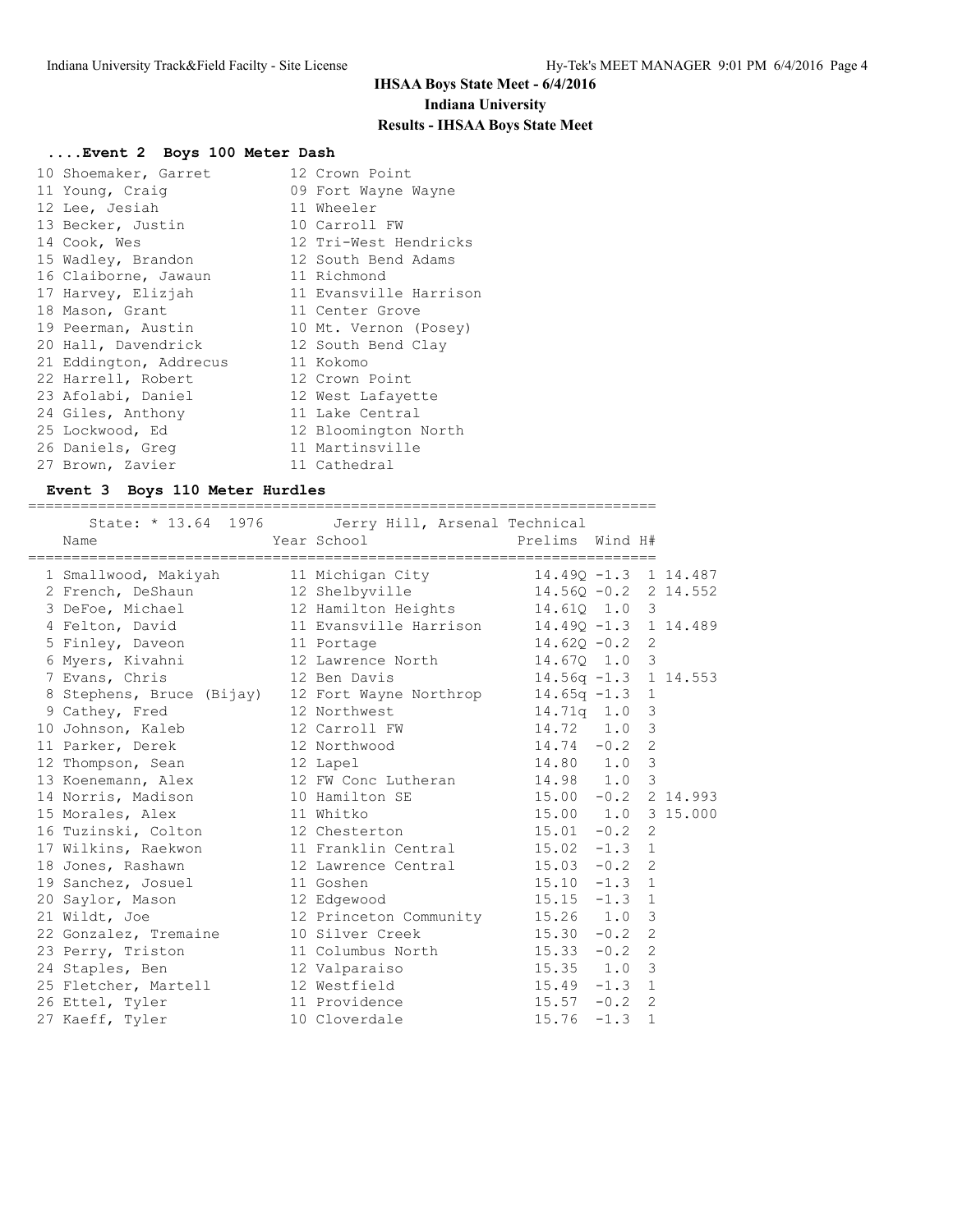### **Event 3 Boys 110 Meter Hurdles**

|        | Name                                                         | State: * 13.64 1976 Jerry Hill, Arsenal Technical<br>Year School and the School and the School | Finals Wind Points |          |                |                       |  |
|--------|--------------------------------------------------------------|------------------------------------------------------------------------------------------------|--------------------|----------|----------------|-----------------------|--|
| Finals |                                                              |                                                                                                |                    |          |                |                       |  |
|        | 1 Smallwood, Makiyah 11 Michigan City 14.11                  |                                                                                                |                    | $0.9$ 10 |                |                       |  |
|        | 2 DeFoe, Michael                                             | 12 Hamilton Heights 14.16                                                                      |                    | $0.9$ 8  |                |                       |  |
|        | 3 Evans, Chris                                               | 12 Ben Davis                                                                                   | 14.28              | 0.9      | 7              |                       |  |
|        | 4 Myers, Kivahni 12 Lawrence North                           |                                                                                                | 14.43              | 0.9      | 6              | 14.423                |  |
|        | 5 French, DeShaun                                            | 12 Shelbyville 14.43 0.9                                                                       |                    |          | 5              | 14.427                |  |
|        | 6 Finley, Daveon                                             | 11 Portage                                                                                     | $14.47$ 0.9 4      |          |                |                       |  |
|        | 7 Stephens, Bruce (Bijay) 12 Fort Wayne Northrop 14.52 0.9 3 |                                                                                                |                    |          |                |                       |  |
|        | 8 Felton, David                                              | 11 Evansville Harrison         14.56                                                           |                    | 0.9      | $\overline{2}$ |                       |  |
|        | -- Cathey, Fred                                              | 12 Northwest                                                                                   | DO                 |          |                | 0.9 Hooking trail leg |  |
|        | Preliminaries                                                |                                                                                                |                    |          |                |                       |  |
|        | 10 Johnson, Kaleb 12 Carroll FW                              |                                                                                                |                    |          |                |                       |  |
|        | 11 Parker, Derek 12 Northwood                                |                                                                                                |                    |          |                |                       |  |
|        | 12 Thompson, Sean 12 Lapel                                   |                                                                                                |                    |          |                |                       |  |
|        | 13 Koenemann, Alex 12 FW Conc Lutheran                       |                                                                                                |                    |          |                |                       |  |
|        | 14 Norris, Madison 10 Hamilton SE                            |                                                                                                |                    |          |                |                       |  |
|        | 15 Morales, Alex 11 Whitko                                   |                                                                                                |                    |          |                |                       |  |
|        | 16 Tuzinski, Colton 12 Chesterton                            |                                                                                                |                    |          |                |                       |  |
|        | 17 Wilkins, Raekwon 11 Franklin Central                      |                                                                                                |                    |          |                |                       |  |
|        | 18 Jones, Rashawn 12 Lawrence Central                        |                                                                                                |                    |          |                |                       |  |
|        | 19 Sanchez, Josuel 11 Goshen                                 |                                                                                                |                    |          |                |                       |  |
|        | 20 Saylor, Mason                                             | 12 Edgewood                                                                                    |                    |          |                |                       |  |
|        | 21 Wildt, Joe                                                | 12 Princeton Community                                                                         |                    |          |                |                       |  |
|        | 22 Gonzalez, Tremaine                                        | 10 Silver Creek                                                                                |                    |          |                |                       |  |
|        | 23 Perry, Triston                                            | 11 Columbus North                                                                              |                    |          |                |                       |  |
|        | 24 Staples, Ben                                              | 12 Valparaiso                                                                                  |                    |          |                |                       |  |
|        | 25 Fletcher, Martell 12 Westfield                            |                                                                                                |                    |          |                |                       |  |
|        | 26 Ettel, Tyler                                              | 11 Providence                                                                                  |                    |          |                |                       |  |
|        | 27 Kaeff, Tyler                                              | 10 Cloverdale                                                                                  |                    |          |                |                       |  |

### **Event 4 Boys 200 Meter Dash**

|                      | State: * 21.10 1982 Jeffrey Patrick, Gary Roosevelt |                     |               |              |
|----------------------|-----------------------------------------------------|---------------------|---------------|--------------|
| Name                 | Year School                                         | Prelims Wind H#     |               |              |
|                      |                                                     |                     |               |              |
| 1 Gessinger, Bailey  | 12 Northwood                                        | 21.740 0.7 2        |               |              |
| 2 Everett, Joseph    | 12 Cardinal Ritter 21.800 1.0 1                     |                     |               |              |
| 3 Eskridge, D'Wayne  | 12 Bluffton                                         | 21.83Q 2.2 3        |               |              |
| 4 Mcbride, Noah      | 11 Evansville Harrison 21.950 1.0 1                 |                     |               |              |
| 5 Shoemaker, Garret  | 12 Crown Point                                      | 21.990 2.2 3        |               |              |
| 6 DeFoe, Michael     | 12 Hamilton Heights                                 | 22.100 0.7 2 22.091 |               |              |
| 7 DeRidder, Andrew   | 12 Franklin Central 22.04q 2.2 3                    |                     |               |              |
| 8 Mason, Grant       | 11 Center Grove 22.08q 1.0 1                        |                     |               |              |
| 9 Schumpert, Adrian  | 12 Lawrence North                                   | 22.10g 2.2 3 22.094 |               |              |
| 10 Ratliff, Jeremiah | 12 Portage                                          | 22.11 1.0 1         |               |              |
| 11 Biokoro, EJ       | 11 Chesterton                                       | 22.18 0.7 2         |               |              |
| 12 Rowell, Courtney  | 11 SB St Joseph                                     | 22.20 0.7 2         |               |              |
| 13 Ogega, Djimmon    | 11 Whiteland Community 22.24 2.2 3                  |                     |               |              |
| 14 Becker, Justin    | 10 Carroll FW                                       | 22.27 2.2 3         |               |              |
| 15 Manley, Evan      | 11 Westfield                                        | 22.31               | $0.7 \quad 2$ |              |
| 16 Matio, Aaron      | 12 Hamilton SE                                      | 22.41 2.2 3         |               |              |
| 17 Mappes, Andrew    | 11 Southport                                        | 22.52               | 1.0           | $\mathbf{1}$ |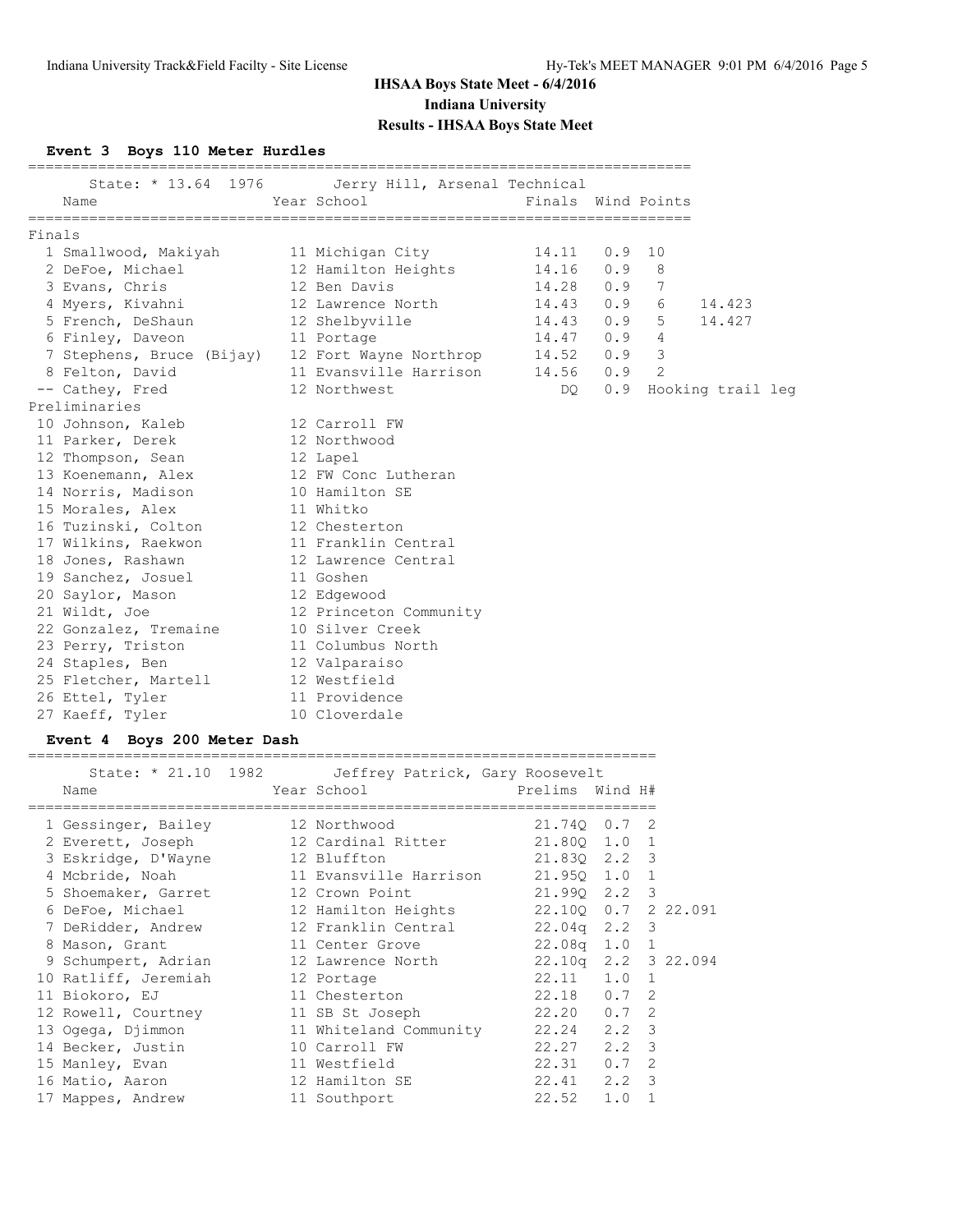### **....Event 4 Boys 200 Meter Dash**

| 18 Richardson, Raphael | 11 Avon               |       |               | 22.60 1.0 1 22.591         |
|------------------------|-----------------------|-------|---------------|----------------------------|
| 19 Evans, Pierce       | 10 Bloomington South  |       |               | 22.60 1.0 1 22.597         |
| 20 Peerman, Austin     | 10 Mt. Vernon (Posey) | 22.70 | $0.7 \quad 2$ |                            |
| 21 Kotter, Caden       | 10 Vincennes Lincoln  | 23.04 | 1.0 1         |                            |
| 22 Young, Craig        | 09 Fort Wayne Wayne   | 23.12 | $0.7 \quad 2$ |                            |
| 23 Sterner, Kobe       | 10 Bloomington South  | 23.20 | $0.7 \quad 2$ |                            |
| 24 Tomey, Eric         | 11 Sullivan           | 23.23 | 2.2 3         |                            |
| 25 O'Neal, Steven      | 12 Columbus East      | 23.26 | $0.7 \quad 2$ |                            |
| 26 Johnson, Dylan      | 12 Valparaiso         | 23.54 | $2.2 \quad 3$ |                            |
| -- Dewitt, Mitch       | 12 Fairfield          | DO.   |               | 1.0 1 4-5 steps inside lin |

#### **Event 4 Boys 200 Meter Dash**

#### ============================================================================

|        | State: * 21.10 1982    | Jeffrey Patrick, Gary Roosevelt |                    |     |              |
|--------|------------------------|---------------------------------|--------------------|-----|--------------|
|        | Name                   | Year School                     | Finals Wind Points |     |              |
| Finals |                        |                                 |                    |     |              |
|        | 1 Eskridge, D'Wayne    | 12 Bluffton                     | 21.54              | 1.1 | 10           |
|        | 2 DeFoe, Michael       | 12 Hamilton Heights             | 21.68              | 1.1 | 8            |
|        | 3 Everett, Joseph      | 12 Cardinal Ritter              | $21.87$ $1.1$      |     | 7            |
|        | 4 Gessinger, Bailey    | 12 Northwood                    | 21.92              | 1.1 | 6            |
|        | 5 Schumpert, Adrian    | 12 Lawrence North               | 22.01              | 1.1 | 5            |
|        | 6 Mcbride, Noah        | 11 Evansville Harrison          | 22.08              | 1.1 | 4            |
|        | 7 Shoemaker, Garret    | 12 Crown Point                  | 22.21              | 1.1 | 3            |
|        | 8 DeRidder, Andrew     | 12 Franklin Central             | 22.22              | 1.1 | 2            |
|        | 9 Mason, Grant         | 11 Center Grove                 | 22.38              | 1.1 | $\mathbf{1}$ |
|        | Preliminaries          |                                 |                    |     |              |
|        | 10 Ratliff, Jeremiah   | 12 Portage                      |                    |     |              |
|        | 11 Biokoro, EJ         | 11 Chesterton                   |                    |     |              |
|        | 12 Rowell, Courtney    | 11 SB St Joseph                 |                    |     |              |
|        | 13 Ogega, Djimmon      | 11 Whiteland Community          |                    |     |              |
|        | 14 Becker, Justin      | 10 Carroll FW                   |                    |     |              |
|        | 15 Manley, Evan        | 11 Westfield                    |                    |     |              |
|        | 16 Matio, Aaron        | 12 Hamilton SE                  |                    |     |              |
|        | 17 Mappes, Andrew      | 11 Southport                    |                    |     |              |
|        | 18 Richardson, Raphael | 11 Avon                         |                    |     |              |
|        | 19 Evans, Pierce       | 10 Bloomington South            |                    |     |              |
|        | 20 Peerman, Austin     | 10 Mt. Vernon (Posey)           |                    |     |              |
|        | 21 Kotter, Caden       | 10 Vincennes Lincoln            |                    |     |              |
|        | 22 Young, Craig        | 09 Fort Wayne Wayne             |                    |     |              |
|        | 23 Sterner, Kobe       | 10 Bloomington South            |                    |     |              |
|        | 24 Tomey, Eric         | 11 Sullivan                     |                    |     |              |
|        | 25 O'Neal, Steven      | 12 Columbus East                |                    |     |              |
|        | 26 Johnson, Dylan      | 12 Valparaiso                   |                    |     |              |
|        | -- Dewitt, Mitch       | 12 Fairfield                    |                    |     |              |

#### **Event 5 Boys 1600 Meter Run**

| State: * 4:03.00 2011<br>Name | Year School                                                             | Austin Mudd, Center Grove<br>Finals Points |                   |
|-------------------------------|-------------------------------------------------------------------------|--------------------------------------------|-------------------|
| Finals                        |                                                                         |                                            |                   |
| 1 Veatch, Ben                 | 12 Carmel                                                               | $4:08.38$ 10                               |                   |
|                               | $1:00.340$ $(1:00.340)$ $2:04.776$ $(1:04.436)$ $3:10.681$ $(1:05.905)$ |                                            | 4:08.377 (57.696) |

=======================================================================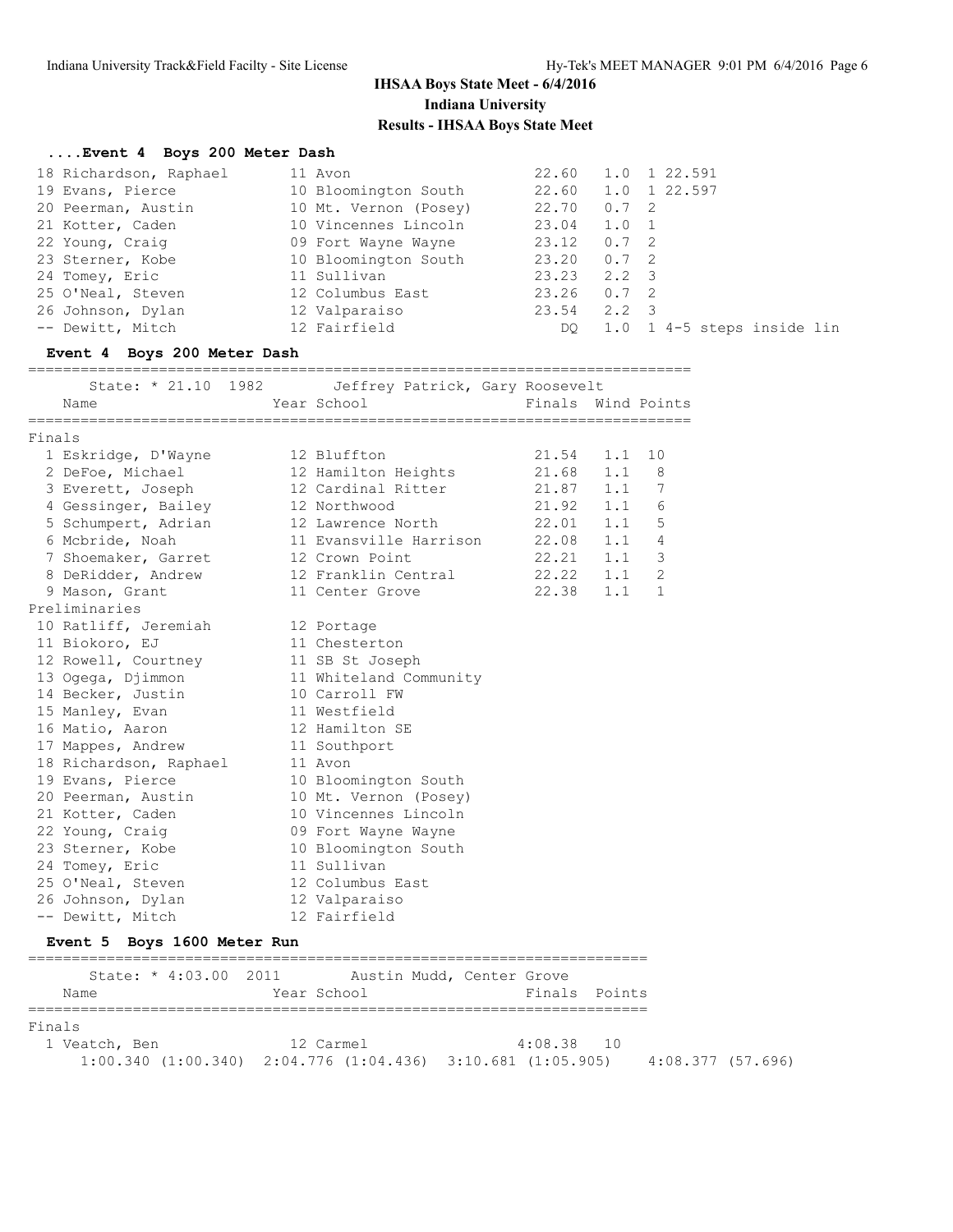## **....Event 5 Boys 1600 Meter Run**

| 2 Fendel, Gabe                             | 10 Hamilton SE 4:09.18                         | 8 <sup>8</sup>                                       |                         |  |
|--------------------------------------------|------------------------------------------------|------------------------------------------------------|-------------------------|--|
| $1:00.573$ $(1:00.573)$                    |                                                | $2:04.996$ $(1:04.424)$ $3:10.628$ $(1:05.632)$      | $4:09.179$ (58.551)     |  |
| 3 Law, Brayden                             | 12 Homestead                                   | 4:11.46<br>$\overline{7}$                            |                         |  |
| $1:00.976$ $(1:00.976)$                    | $2:05.873$ $(1:04.897)$                        | $3:11.446$ $(1:05.574)$                              | $4:11.452$ $(1:00.006)$ |  |
| 4 Jones, Parker                            | 11 Pendleton Heights                           | 4:12.71<br>- 6                                       |                         |  |
| $1:01.042$ $(1:01.042)$                    | $2:06.565$ $(1:05.524)$                        | $3:11.293$ $(1:04.728)$                              | 4:12.710(1:01.418)      |  |
| 5 Ehlers, David                            | 12 FW Conc Lutheran                            | 4:16.77<br>$5^{\circ}$                               |                         |  |
| $1:01.410$ $(1:01.410)$                    | $2:06.278$ $(1:04.869)$                        | $3:12.022$ $(1:05.745)$                              | $4:16.769$ $(1:04.747)$ |  |
| 6 Glogovsky, Owen                          | 12 Warsaw Community                            | 4:17.37<br>$\overline{4}$                            |                         |  |
| $1:01.716$ $(1:01.716)$                    | 2:06.291(1:04.575)                             | $3:11.800$ $(1:05.510)$                              | $4:17.365$ $(1:05.565)$ |  |
| 7 Keslin, Tyler                            | 12 Munster                                     | 4:17.95<br>$\overline{\phantom{a}}$                  |                         |  |
| $1:02.023$ $(1:02.023)$                    | 2:08.857(1:06.835)                             | $3:17.280$ $(1:08.424)$                              | $4:17.943$ $(1:00.663)$ |  |
| 8 Flannery, Bryan                          | 12 LaPorte                                     | 4:18.14<br>$\overline{\phantom{0}}^2$                |                         |  |
| $1:03.722$ $(1:03.722)$                    | $2:09.626$ $(1:05.905)$                        | $3:14.812$ $(1:05.186)$<br>4:18.31<br>$\overline{1}$ | $4:18.132$ $(1:03.320)$ |  |
| 9 Rush, Aaron<br>1:01.170(1:01.170)        | 12 Mt. Vernon Fortv<br>$2:04.805$ $(1:03.636)$ | $3:11.636$ $(1:06.831)$                              | $4:18.302$ $(1:06.666)$ |  |
| 10 Long, Brooks                            | 11 Southmont                                   | 4:18.50                                              |                         |  |
| $1:01.265$ $(1:01.265)$                    | 2:06.490(1:05.226)                             | $3:12.314$ $(1:05.824)$                              | $4:18.492$ $(1:06.179)$ |  |
| 11 Burgwald, Theo                          | 12 Munster                                     | 4:22.57                                              |                         |  |
| $1:02.598$ $(1:02.598)$                    | $2:08.634$ $(1:06.036)$                        | $3:17.263$ $(1:08.630)$                              | $4:22.565$ $(1:05.303)$ |  |
| 12 Niederhaus, Justin                      | 10 Princeton Community 4:22.85                 |                                                      |                         |  |
| $1:02.867$ $(1:02.867)$                    | 2:09.485(1:06.618)                             | $3:17.842$ $(1:08.358)$                              | $4:22.850$ $(1:05.008)$ |  |
| 13 Meyer, Carter                           | 11 Carroll FW                                  | 4:22.94                                              |                         |  |
| $1:04.852$ $(1:04.852)$                    | $2:11.542$ $(1:06.690)$                        | $3:18.849$ $(1:07.307)$                              | $4:22.939$ $(1:04.090)$ |  |
| 14 Schadler, Matthew                       | 10 Ev Reitz Memoria                            | 4:23.15                                              |                         |  |
| $1:03.249$ $(1:03.249)$                    | $2:09.982$ $(1:06.734)$                        | $3:18.262$ $(1:08.280)$                              | $4:23.144$ $(1:04.882)$ |  |
| 15 Quinones, Dillon                        | 11 Portage                                     | 4:23.86                                              |                         |  |
| 1:04.017(1:04.017)                         | $2:10.256$ $(1:06.240)$                        | $3:18.205$ $(1:07.950)$                              | $4:23.854$ $(1:05.649)$ |  |
| 16 McIntire, Bailey                        | 11 South Adams                                 | 4:24.59                                              |                         |  |
| $1:02.394$ $(1:02.394)$                    | $2:08.269$ $(1:05.875)$                        | $3:17.493$ $(1:09.225)$                              | $4:24.584$ $(1:07.091)$ |  |
| 17 Chudy, Cole                             | 12 Brown County                                | 4:24.78                                              |                         |  |
| $1:04.600$ $(1:04.600)$                    | $2:12.497$ $(1:07.897)$                        | 3:19.435(1:06.939)                                   | $4:24.776$ $(1:05.341)$ |  |
| 18 Stamm, Jacob                            | 12 Seton Catholic                              | 4:25.32                                              |                         |  |
| $1:03.461$ $(1:03.461)$                    | $2:10.211$ $(1:06.750)$                        | $3:18.562$ $(1:08.351)$                              | $4:25.316$ $(1:06.755)$ |  |
| 19 Dunlap, Zach<br>$1:04.361$ $(1:04.361)$ | 11 Culver Academies<br>$2:11.393$ $(1:07.032)$ | 4:25.67<br>$3:19.968$ $(1:08.575)$                   | $4:25.664$ $(1:05.696)$ |  |
| 20 Pine, Ethan                             | 10 Greenwood Community 4:26.71                 |                                                      |                         |  |
| $1:05.014$ $(1:05.014)$                    | $2:13.187$ $(1:08.174)$                        | $3:21.450$ $(1:08.263)$                              | $4:26.705$ $(1:05.255)$ |  |
| 21 Tansy, John Liam                        | 12 Perry Meridian                              | 4:27.03                                              |                         |  |
| $1:04.281$ $(1:04.281)$                    | $2:10.588$ $(1:06.307)$                        | $3:18.989$ $(1:08.401)$                              | $4:27.285$ $(1:08.297)$ |  |
| 22 Turman, James                           | 10 TH South Vigo 4:27.17                       |                                                      |                         |  |
| $1:05.265$ $(1:05.265)$                    | $2:12.837$ $(1:07.573)$                        | $3:21.703$ $(1:08.866)$                              | $4:27.161$ $(1:05.459)$ |  |
| 23 Reynolds, Clay                          | 12 Shakamak                                    | 4:27.29                                              |                         |  |
| $1:05.675$ $(1:05.675)$                    | $2:12.775$ $(1:07.101)$                        | $3:20.461$ $(1:07.686)$                              | $4:27.285$ $(1:06.825)$ |  |
| 24 Meyer, Wesley                           | 12 Rochester Community 4:27.81                 |                                                      |                         |  |
| $1:01.465$ $(1:01.465)$                    | $2:06.779$ $(1:05.315)$                        | $3:15.175$ $(1:08.396)$                              | $4:27.805$ $(1:12.630)$ |  |
| 25 Campbell, Josh                          | 10 Franklin Community                          | 4:31.98                                              |                         |  |
| $1:05.298$ $(1:05.298)$                    | $2:13.639$ $(1:08.341)$                        | $3:22.545$ $(1:08.907)$                              | 4:31.975(1:09.430)      |  |
| 26 Perkins, Josh                           | 12 Prairie Heights                             | 4:39.58                                              |                         |  |
| $1:05.233$ $(1:05.233)$                    | $2:13.574$ $(1:08.341)$                        | $3:25.038$ $(1:11.465)$                              | $4:39.571$ $(1:14.534)$ |  |
| 27 Kaiser, Jordan                          | 10 Barr Reeve                                  | 4:50.11                                              |                         |  |
| $1:03.585$ $(1:03.585)$                    | $2:12.767$ $(1:09.183)$                        | $3:27.236$ $(1:14.470)$                              | $4:50.105$ $(1:22.870)$ |  |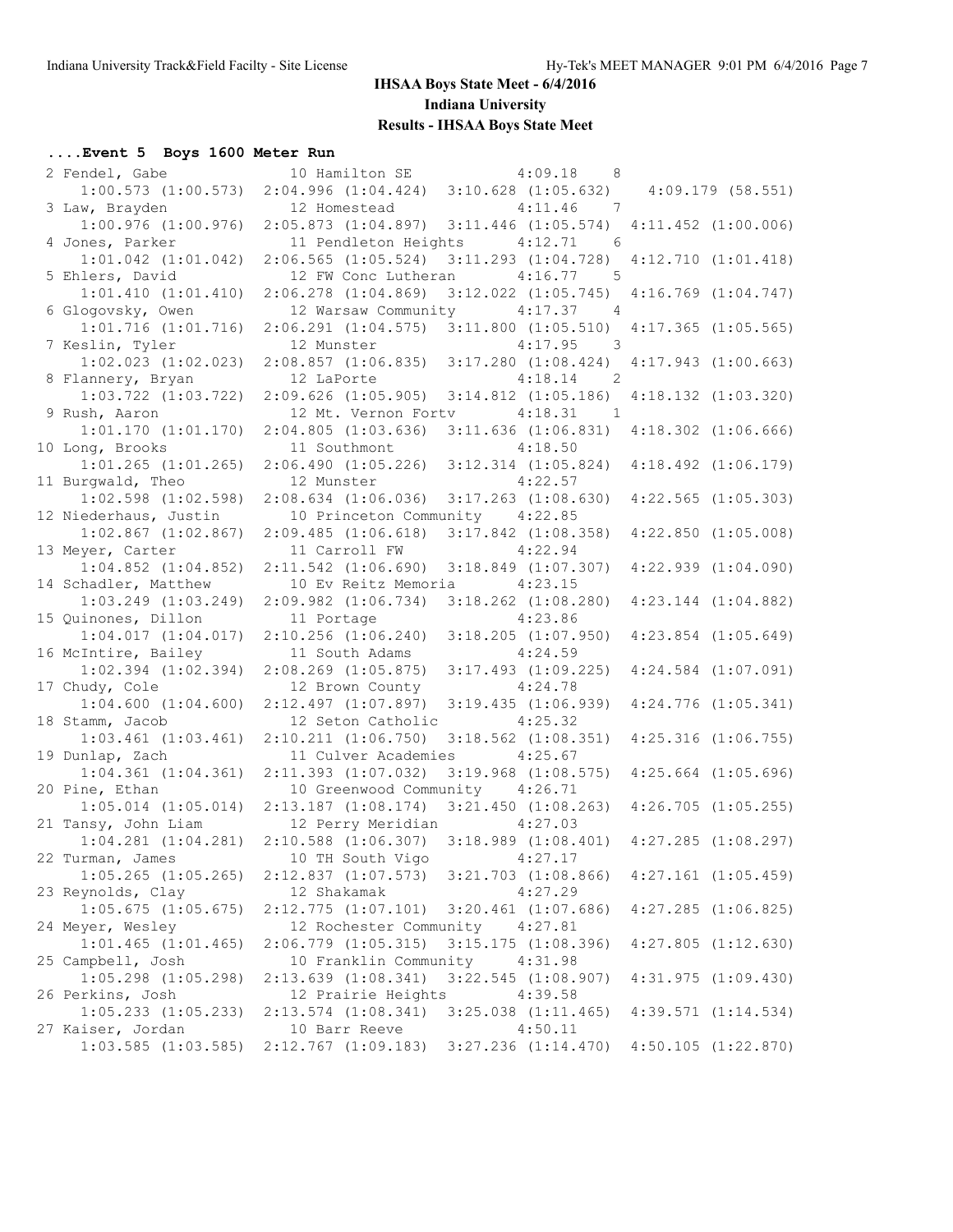### **Event 6 Boys 4x100 Meter Relay**

| State: * 41.02<br>1982 , Gary Roosevelt                        |                                                |   |           |        |
|----------------------------------------------------------------|------------------------------------------------|---|-----------|--------|
| School                                                         | D Young, J Patrick, G Moore, A Price<br>Finals |   | H# Points |        |
| =========                                                      |                                                |   |           |        |
| $^{\prime}$ A <sup><math>^{\prime}</math></sup><br>1 Ben Davis | 41.60                                          | 3 | 10        |        |
| 1) Edwards, Josiah 12                                          | 2) Evans, Chris 12                             |   |           |        |
| 3) Ladd, Julian 11                                             | 4) Powell, Christian 12                        |   |           |        |
| 2 Portage 'A'                                                  | 41.65                                          | 3 | 8         |        |
| 1) Finley, Daveon 11                                           | 2) Gauldin, Elijah 11                          |   |           |        |
| 3) Milledge, Greg 10                                           | 4) Ratliff, Jeremiah 12                        |   |           |        |
| 3 Franklin Central 'A'                                         | 42.00                                          | 3 | 7         |        |
| 1) DeRidder, Andrew 12                                         | 2) Idele, Kain 12                              |   |           |        |
| 3) Padgett, Travon 12                                          | 4) Ritter, Robert 12                           |   |           |        |
| 4 Lawrence North 'A'                                           | 42.11                                          | 3 | 6         |        |
| 1) Schumpert, Adrian 12                                        | 2) Mason, Deangelo 11                          |   |           |        |
| 3) Tunstall, Dushawn 12                                        | 4) Myers, Kivahni 12                           |   |           |        |
| 5 Crown Point 'A'                                              | 42.34                                          | 3 | 5         | 42.335 |
| 1) Shoemaker, Garret 12                                        | 2) Harrell, Robert 12                          |   |           |        |
| 3) Stewart, Zach 11                                            | 4) McCormick, Shane 11                         |   |           |        |
| 6 Chesterton 'A'                                               | 42.34                                          | 2 | 4         | 42.336 |
| 1) Biokoro, EJ 11                                              | 2) Corzan, Darren 11                           |   |           |        |
| 3) Flores, Philip 11                                           | 4) Wissing, Kevin 12                           |   |           |        |
| 7 Center Grove 'A'                                             | 42.42                                          | 3 | 3         |        |
| 1) McCoy, Titus 11                                             | 2) Smith, Zak 12                               |   |           |        |
| 3) Mason, Grant 11                                             | 4) Yeast, Russ 11                              |   |           |        |
| 8 Avon 'A'                                                     | 42.58                                          | 3 | 2         |        |
| 1) Kipkulei, Brian 12                                          | 2) Richardson, Raphael 11                      |   |           |        |
| 3) Schaecher, Nate 12                                          | 4) Tolliver, Darnell 12                        |   |           |        |
| 9 Pike 'A'                                                     | 42.66                                          | 2 | 1         |        |
| 1) Adams, Michael 09                                           | 2) Peterson, Cameron 10                        |   |           |        |
| 3) Shaw, Jarel 11                                              | 4) Wiseman, Malcolm 11                         |   |           |        |
| 10 Southport 'A'                                               | 42.70                                          | 2 |           |        |
| 1) Demers, Justice 10                                          | 2) Mappes, Andrew 11                           |   |           |        |
| 3) Walton, Eli 12                                              | 4) Wise, Everett 12                            |   |           |        |
| 11 Lawrence Central<br>$^{\prime}$ A $^{\prime}$               | 42.74                                          | 2 |           |        |
| 1) Adams, Austin 10                                            | 2) Lee, Thomas 12                              |   |           |        |
| 3) Rush, montez 12                                             | 4) Suiter, Ballard 12                          |   |           |        |
| 12 Bluffton 'A'                                                | 42.75                                          | 2 |           |        |
| 1) Lockwood, Brandon 10                                        | 2) Carter, Desmond 12                          |   |           |        |
| 3) Eskridge, D'Wayne 12                                        | 4) Prible, Grant 12                            |   |           |        |
| 13 Woodlan 'A'                                                 | 42.78                                          | 2 |           |        |
| 1) Evans, Alec 12                                              | 2) Hicks, Amarion 10                           |   |           |        |
| 3) Harding, William 12                                         | 4) McCarter, Tre'von 10                        |   |           |        |
| 14 Evansville Harrison<br>' A'                                 | 43.09                                          | 2 |           |        |
| 1) Felton, David 11                                            | 2) Harvey, Elizjah 11                          |   |           |        |
| 3) Mcbride, Noah 11                                            | 4) Nally, Brian 10                             |   |           |        |
| 15 Speedway 'A'                                                | 43.19                                          | 1 |           |        |
| 1) Fritz, Andrew 11                                            | 2) Hampton, Desean 11                          |   |           |        |
| 3) Jackson, Sam 10                                             | 4) Jones, Jacob 11                             |   |           |        |
| 16 South Bend St. Joseph 'A'                                   | 43.23                                          | 2 |           |        |
| 1) Newbill, Davante 11                                         | 2) Rowell, Courtney 11                         |   |           |        |
| 3) Chappell-Cromartie, Brendan 12                              | 4) Kiai, Stephen 12                            |   |           |        |
| 17 West Vigo 'A'                                               | 43.42                                          | 1 |           |        |
| 1) Noblitt, Clayton 11                                         | 2) Voils, David 12                             |   |           |        |
| 3) Kernstein, Tyler 11                                         | 4) Roach, Ethan 10                             |   |           |        |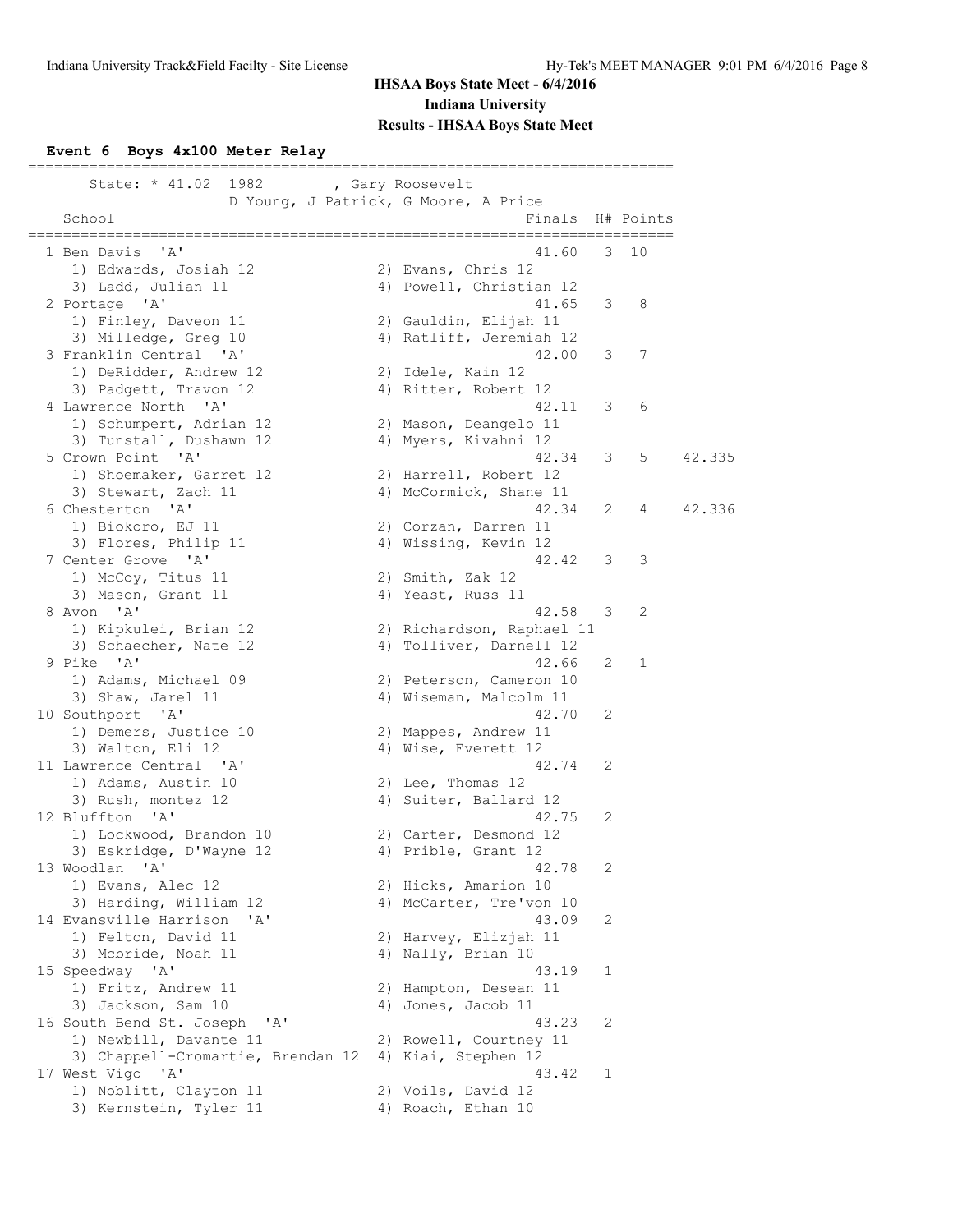| Event 6 Boys 4x100 Meter Relay           |                          |              |               |
|------------------------------------------|--------------------------|--------------|---------------|
| 18 Bedford North Lawrence<br><u>י אַ</u> | 43.46                    | 1            |               |
| 1) Kuehn, Isaac 12                       | 2) Adams, Alex 12        |              |               |
| 3) Flinn, Garrett 12                     | 4) Waqner, Micah 11      |              |               |
| 19 Martinsville 'A'                      | 43.51                    | $\mathbf{1}$ |               |
| 1) Almond, Nick 12                       | 2) Daniels, Greg 11      |              |               |
| 3) Tribby, Colton 11                     | 4) Johnson, Jaylin 11    |              |               |
| 20 Evansville Mater Dei 'A'              | 43.54                    | 1            |               |
| 1) Effinger, Tyler 11                    | 2) Nosko, Clay 10        |              |               |
| 3) Rheinlander, Chase 10                 | 4) Strehl, Jared 12      |              |               |
| 21 Columbus North 'A'                    | 43.65                    | 1            |               |
| 1) Algee, Alex 12                        | 2) Bandy, Cortez 10      |              |               |
| 3) Burton, Mitchell 11                   | 4) Flemmons, Jaylen 10   |              |               |
| 22 West Lafayette 'A'                    | 44.41                    | 1            |               |
| 1) Afolabi, Daniel 12                    | 2) Karlaftas, George 09  |              |               |
| 3) Merriott, Nate 12                     | 4) Folkers, Jack 12      |              |               |
| 23 Castle 'A'                            | 44.45                    | $\mathbf{1}$ |               |
| 1) Clark, Jackson 10                     | 2) Higginson, Jadrien 10 |              |               |
| 3) Smith, Brendon 10                     | 4) Burkins, Miles 10     |              |               |
| 24 Carmel 'A'                            | 44.51                    | 3            |               |
| 1) Abrams, Jacob 11                      | 2) Saleh, Adam 10        |              |               |
| 3) Perkins, Marcus 12                    | 4) Soderstrom, Peter 12  |              |               |
| -- Carroll (Fort Wayne) 'A'              | DO.                      | 3.           | Out of zone 1 |
| 1) Shank, Cam 10                         | 2) Becker, Justin 10     |              |               |
| 3) Schmeling, Jordan 11                  | 4) Novotny, Nick 11      |              |               |
| -- Warsaw Community 'A'                  | DO.                      | 2            | Out of zone   |
| 1) Kilburn, Rane 11                      | 2) McGarvey, Will 10     |              |               |
| 3) Armey, Ross 12                        | 4) Reinholt, Brandon 12  |              |               |

#### **Event 7 Boys 400 Meter Dash**

==========================================================================

|  |                                                   | State: * 46.99 2002 David Neville, Merrillville          |                  |                |                |
|--|---------------------------------------------------|----------------------------------------------------------|------------------|----------------|----------------|
|  | Name                                              | Year School and the School and the School and the School | Finals H# Points |                |                |
|  | 1 Sperry-Allison, Travis 12 Valparaiso 47.87 3 10 | ------------------------------------                     |                  |                |                |
|  | 2 Kirtz, Tyler                                    | 12 Brownsburg 18.18 3 8                                  |                  |                |                |
|  | 3 McFarland, Andrew                               | 12 Columbia City 48.69 3 7                               |                  |                |                |
|  | 4 Munson, Owen                                    | 12 Northwestern 48.72 3                                  |                  |                | 6              |
|  | 5 Mason, Austin                                   | 12 Cathedral                                             | 49.31 1          |                | 5              |
|  |                                                   |                                                          |                  |                | $\overline{4}$ |
|  | 7 Chavis, John                                    | 12 Bishop Chatard                                        | 49.41 3          |                | 3              |
|  | 8 Maple, Jake                                     | 12 Plainfield 49.55 3                                    |                  |                | $\overline{c}$ |
|  | 9 Zuercher, Ben                                   | 11 Northridge                                            | 49.68            | 2              | $\mathbf{1}$   |
|  | 10 Marcus, Matt                                   | 11 Munster                                               | 49.83            | $\overline{2}$ |                |
|  | 11 Miller, Charlie                                | 10 Westfield                                             | 50.00            | $\overline{2}$ |                |
|  | 12 Woods, Brett                                   | 12 Fort Wayne Northrop 50.11                             |                  | 2              |                |
|  | 13 Helm, Steven                                   | 12 Valparaiso                                            | 50.12            | 3              |                |
|  | 14 White, Semaj                                   | 12 Anderson                                              | 50.18            | 2              |                |
|  | 15 Frazier, Bryce                                 | 12 Bloomington North 50.25                               |                  | $\mathbf{1}$   |                |
|  | 16 Ferell, Chris                                  | 11 Leo                                                   | 50.34            | 3              |                |
|  | 17 Bowers, Jake                                   | 12 Covenant Chr DM 50.50                                 |                  | $\overline{2}$ |                |
|  | 18 Robinson, Darryl                               | 10 Merrillville 50.52                                    |                  | $\overline{2}$ |                |
|  | 19 Moody, John                                    | 12 Batesville 50.55                                      |                  | $\overline{2}$ |                |
|  | 20 Conner, Sturgeon                               | 12 Floyd Central 50.63                                   |                  | $\mathbf{1}$   |                |
|  | 21 Price, Dylan                                   | 11 TH South Vigo                                         | 51.02            | $\mathbf{1}$   |                |
|  | 22 Otley, Gabe                                    | 11 Roncalli                                              | 51.18            | $\mathbf 1$    |                |
|  |                                                   |                                                          |                  |                |                |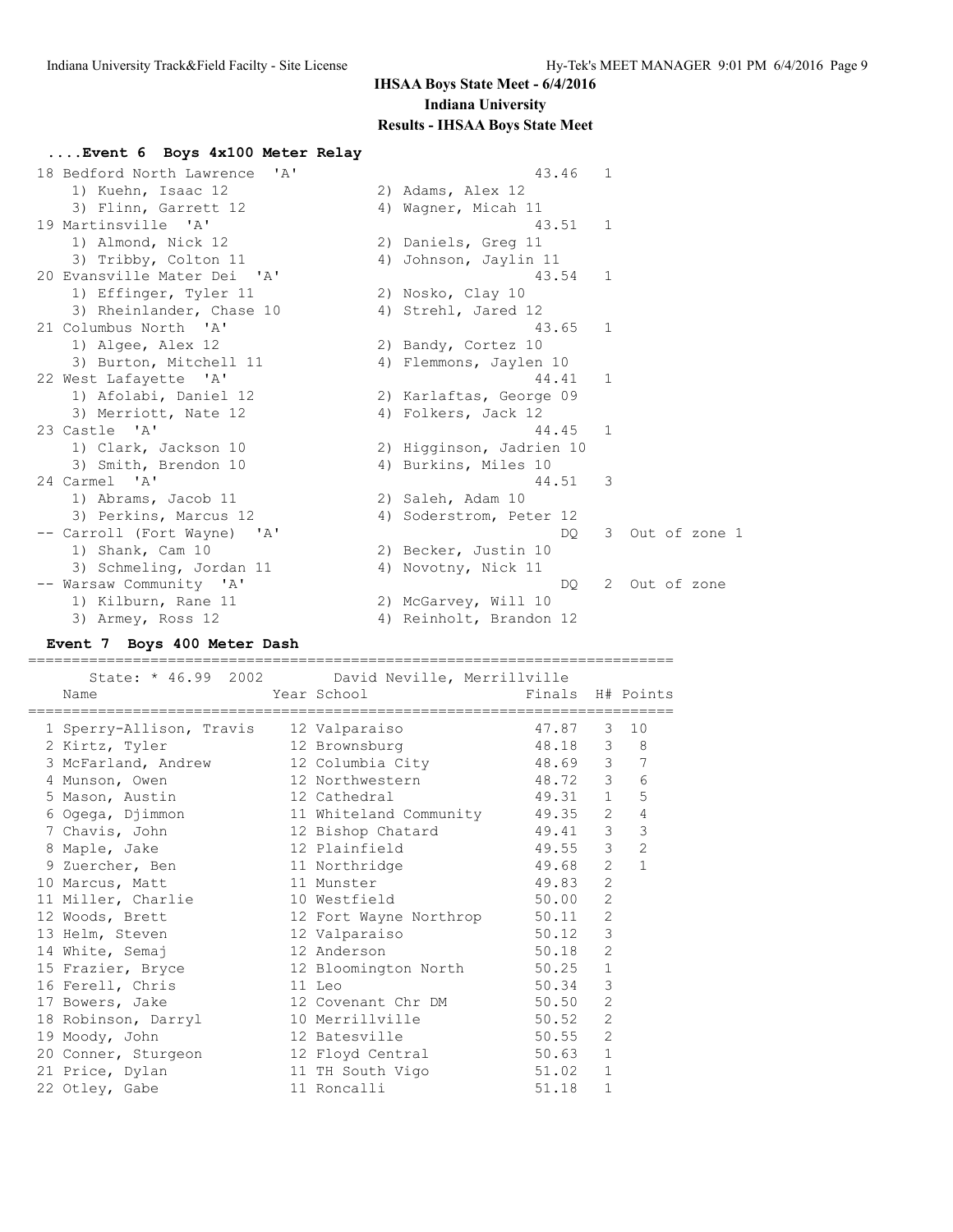## **....Event 7 Boys 400 Meter Dash**

| 23 Parks, Austin   | 11 Mitchell            | 51.34 1 |               |
|--------------------|------------------------|---------|---------------|
| 24 Walker, Desmond | 11 Princeton Community | 51.41 1 |               |
| 25 Baker, Caleb    | 11 FW North Side       | 51.53 1 |               |
| 26 Rahman, Cole    | 12 Ev Reitz Memoria    | 51.92   | $\mathbf{1}$  |
| 27 Lowe, Justin    | 12 Southmont           | 52.75   | $\mathcal{R}$ |

#### **Event 8 Boys 300 Meter Hurdles**

==========================================================================

|                                                                       | State: * 36.26 2007 Bryce Brown, Harrison |                  |                |                |
|-----------------------------------------------------------------------|-------------------------------------------|------------------|----------------|----------------|
| Name                                                                  | Year School                               | Finals H# Points |                |                |
|                                                                       |                                           |                  |                |                |
| 1 Tunstall, Dushawn 12 Lawrence North 37.59                           |                                           |                  | 3              | 10             |
| 2 Walker, Jalen<br>and 11 Carmel                                      |                                           | 38.17 3 8        |                |                |
| 3 Maguire, Cole               10 North Central In           38.29   2 |                                           |                  |                | 7              |
| 4 Hohlt, Jackson                                                      | 12 Center Grove 38.71 2                   |                  |                | 6              |
| 5 Jones, Thomas                                                       | 12 Merrillville 38.77                     |                  | $\mathcal{E}$  | 5              |
| 6 Smallwood, Makiyah 11 Michigan City 38.87 3                         |                                           |                  |                | $\overline{4}$ |
| 7 Stephens, Bruce (Bijay) 12 Fort Wayne Northrop 38.88                |                                           |                  | $\overline{3}$ | 3              |
| 8 Thompson, Sean                                                      | 38.95<br>12 Lapel                         |                  | $\mathcal{E}$  | $\overline{2}$ |
| 9 Daniels, Zach                                                       | 11 Fort Wayne Wayne 38.96                 |                  | $\overline{2}$ | $\mathbf{1}$   |
| 10 Parker, Derek 12 Northwood                                         |                                           | 39.23            | $\overline{3}$ |                |
| 11 Garner, Jalen 12 Noblesville                                       |                                           | 39.27            | $\mathbf{1}$   |                |
| 12 Armey, Ross                                                        | 12 Warsaw Community 39.48                 |                  | 3              |                |
| 13 Straub, Charlie                                                    | 12 Southport                              | 39.71            | $\overline{2}$ |                |
| 14 Felton, David                                                      | 11 Evansville Harrison 39.72              |                  | $\mathbf{1}$   |                |
| 15 Dessing, Cameron                                                   | 12 Western                                | 40.06            | $\overline{2}$ |                |
| 16 Williams-Jackson, Nathan 10 Evansville North 40.11                 |                                           |                  | $\mathbf{1}$   |                |
| 17 Wildt, Joe                                                         | 12 Princeton Community 40.24              |                  | $\mathbf{1}$   |                |
| 18 Finley, Daveon                                                     | 11 Portage                                | 40.25            | $\mathbf{1}$   |                |
| 19 Carter, Desmond                                                    | 12 Bluffton                               | 40.40            | $\overline{2}$ |                |
| 20 Ables, Bryce                                                       | 12 Columbus North 40.52                   |                  | $\mathbf{1}$   |                |
| 21 Afolabi, Daniel                                                    | 12 West Lafayette 40.56                   |                  | $\overline{2}$ |                |
| 22 Budde, Kaleb                                                       | 11 Bloomington South 40.69                |                  | $\mathbf{1}$   |                |
| 23 Barnett, Samuel                                                    | 11 Franklin Community 41.06               |                  | $\overline{2}$ |                |
| 24 Sanchez, Josuel                                                    | 11 Goshen                                 | 41.21            | $\overline{2}$ |                |
| 25 Kaeff, Tyler                                                       | 10 Cloverdale                             | 41.51            | $\mathbf{1}$   |                |
| 26 Smith, Jaxton                                                      | 12 Orleans                                | 42.43            | $\mathbf{1}$   |                |
| 27 Koenemann, Alex                                                    | 12 FW Conc Lutheran                       | 43.61            | 3              |                |

#### **Event 9 Boys 800 Meter Run**

| State: * 1:49.25 2011<br>Name                | Austin Mudd, Center Grove<br>Year School    | Finals H# Points |               |   |
|----------------------------------------------|---------------------------------------------|------------------|---------------|---|
| 1 Williams, Cooper<br>59.243 (59.243)        | 12 West Lafayette<br>1:54.027(54.785)       | $1:54.03$ 2 10   |               |   |
| 2 Sathyamurthy, Hariharan<br>59.323 (59.323) | 12 Brownsburg<br>$1:55.145$ (55.822)        | 1:55.15          | $\mathcal{P}$ | 8 |
| 3 Hartman, Alec<br>59.074 (59.074)           | 12 Westfield<br>$1:55.547$ (56.473)         | 1:55.55          | $\mathcal{L}$ |   |
| 4 Rigg, Oliver<br>58.892 (58.892)            | 12 Zionsville<br>$1:55.644$ (56.753)        | 1:55.65          | $\mathcal{L}$ | 6 |
| 5 Bentz, Isaac<br>55.758 (55.758)            | 12 Bloomington North<br>$1:55.713$ (59.955) | 1:55.72          |               | 5 |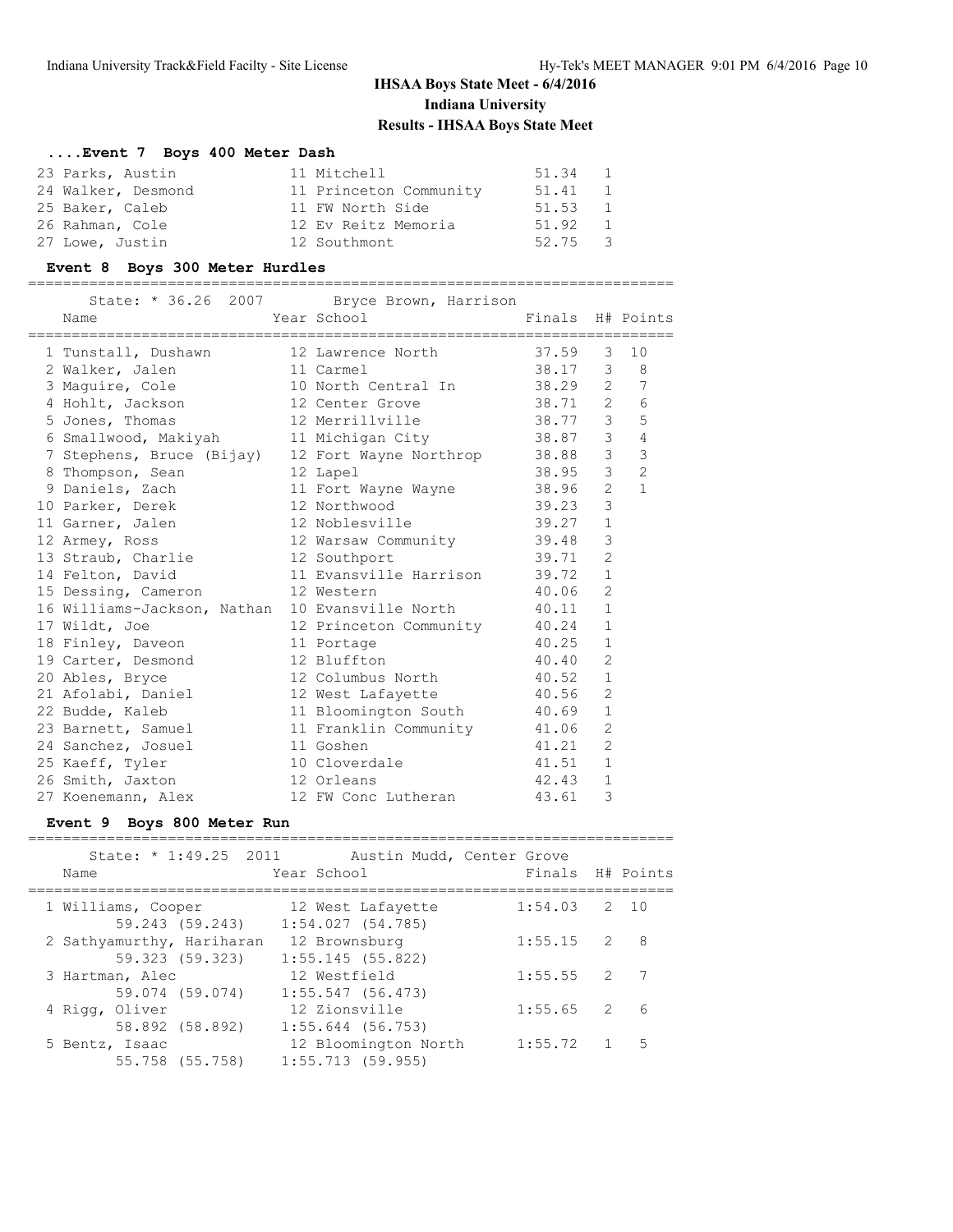| Event 9 Boys 800 Meter Run |                               |         |                       |                |
|----------------------------|-------------------------------|---------|-----------------------|----------------|
| 6 Rhed, Lucas              | 12 Chesterton                 | 1:55.89 | $\mathbf{2}^{\prime}$ | $\overline{4}$ |
| 59.499 (59.499)            | $1:55.887$ (56.389)           |         |                       |                |
| 7 Meyer, Wesley            | 12 Rochester Community        | 1:56.33 | $\overline{2}$        | 3              |
| 58.839 (58.839)            | 1:56.321(57.482)              |         |                       |                |
| 8 Adams, Jacob             | 11 Michigan City              | 1:56.90 | $\overline{2}$        | 2              |
| 59.617 (59.617)            | $1:56.891$ (57.275)           |         |                       |                |
| 9 Wood, Brisco             | 12 Mt. Vernon Fortv           | 1:57.18 | 2                     | $\mathbf{1}$   |
| 59.312 (59.312)            | 1:57.180(57.868)              |         |                       |                |
| 10 Werling, Peter          | 11 Fishers                    | 1:57.25 | 2                     |                |
| 59.538 (59.538)            | $1:57.245$ (57.707)           |         |                       |                |
| 11 Fill, Nathan            | 12 Center Grove               | 1:57.61 | 1                     |                |
| 57.147 (57.147)            | $1:57.608$ $(1:00.462)$       |         |                       |                |
| 12 Pursch, Shane           | 10 Culver Academies           | 1:57.81 | $\mathbf{1}$          |                |
| 57.664 (57.664)            | $1:57.808$ $(1:00.145)$       |         |                       |                |
| 13 Blundell, Nick          | 12 Cloverdale                 | 1:58.21 | $\mathbf{1}$          |                |
| 56.896 (56.896)            | $1:58.203$ $(1:01.307)$       |         |                       |                |
| 14 Miller, Derek           | 11 Westview                   | 1:58.32 | $\mathbf{1}$          |                |
| 55.808 (55.808)            | $1:58.319$ $(1:02.511)$       |         |                       |                |
| 15 Ramsey, Deven           | 12 Pike                       | 1:58.54 | $\overline{c}$        |                |
| 59.622 (59.622)            | $1:58.532$ (58.910)           |         |                       |                |
| 16 Steward, Chandler       | 12 Columbus North             | 1:58.56 | $\mathbf{1}$          |                |
| 57.353 (57.353)            | $1:58.553$ $(1:01.201)$       |         |                       |                |
| 17 Cole, Nathan            | 12 Peru                       | 1:58.69 | $\mathbf{1}$          |                |
| 58.052 (58.052)            | 1:58.690(1:00.639)            |         |                       |                |
| 18 Reckard, Jared          | 12 Bluffton                   | 1:58.72 | 2                     |                |
| 59.445 (59.445)            | 1:58.712(59.268)              |         |                       |                |
| 19 Will, Brandon           | 11 Portage                    | 1:58.80 | $\mathbf{1}$          |                |
| 56.462 (56.462)            | $1:58.796$ $(1:02.335)$       |         |                       |                |
| 20 McGaha, Chandler        | 11 Franklin Community         | 1:59.00 | $\mathbf{1}$          |                |
| 57.040 (57.040)            | 1:59.000(1:01.960)            |         |                       |                |
| 21 Kaiser, Corbin          | 11 Jasper                     | 1:59.06 | $\mathbf 1$           |                |
| 58.508 (58.508)            | $1:59.058$ $(1:00.550)$       |         |                       |                |
| 22 Richardson, Noah        | 12 Pike                       | 1:59.90 | 2                     |                |
| 59.837 (59.837)            | $1:59.897$ $(1:00.060)$       |         |                       |                |
| 23 Garrison, Wesley        | 12 Carroll FW                 | 1:59.91 | $\overline{2}$        |                |
| 59.807 (59.807)            | $1:59.907$ $(1:00.100)$       |         |                       |                |
| 24 Vaquero, Seth           | 11 Tell City                  | 2:00.24 | $\mathbf{1}$          |                |
| 57.807 (57.807)            | $2:00.233$ $(1:02.426)$       |         |                       |                |
| 25 Bland, Chase            | 12 Southridge                 | 2:00.67 | $\mathbf{1}$          |                |
| 57.510 (57.510)            | $2:00.665$ $(1:03.155)$       |         |                       |                |
| 26 McCullough, Jake        | 12 Brownstown Central 2:01.02 |         | $\mathbf{1}$          |                |
| 57.252 (57.252)            | $2:01.013$ $(1:03.761)$       |         |                       |                |
| 27 Newbern, Tony           | 12 Avon                       | 2:01.95 | 2                     |                |
| 59.359 (59.359)            | $2:01.946$ $(1:02.587)$       |         |                       |                |
|                            |                               |         |                       |                |

# **Event 10 Boys 3200 Meter Run**

|               |  | State: * 8:51.15 2012 |  |  |             |  | Futsum Zienasellassie, North Centr                                                      |  |               |  |  |
|---------------|--|-----------------------|--|--|-------------|--|-----------------------------------------------------------------------------------------|--|---------------|--|--|
| Name          |  |                       |  |  | Year School |  |                                                                                         |  | Finals Points |  |  |
| 1 Veatch, Ben |  |                       |  |  | 12 Carmel   |  |                                                                                         |  | $8:58.18$ 10  |  |  |
|               |  |                       |  |  |             |  |                                                                                         |  |               |  |  |
|               |  |                       |  |  |             |  | $1:06.188$ (1:06.188) $2:13.023$ (1:06.835) $3:21.666$ (1:08.643) $4:30.917$ (1:09.251) |  |               |  |  |
|               |  |                       |  |  |             |  | $5:40.072$ (1:09.155) 6:50.243 (1:10.171) 7:57.309 (1:07.067) 8:58.176 (1:00.867)       |  |               |  |  |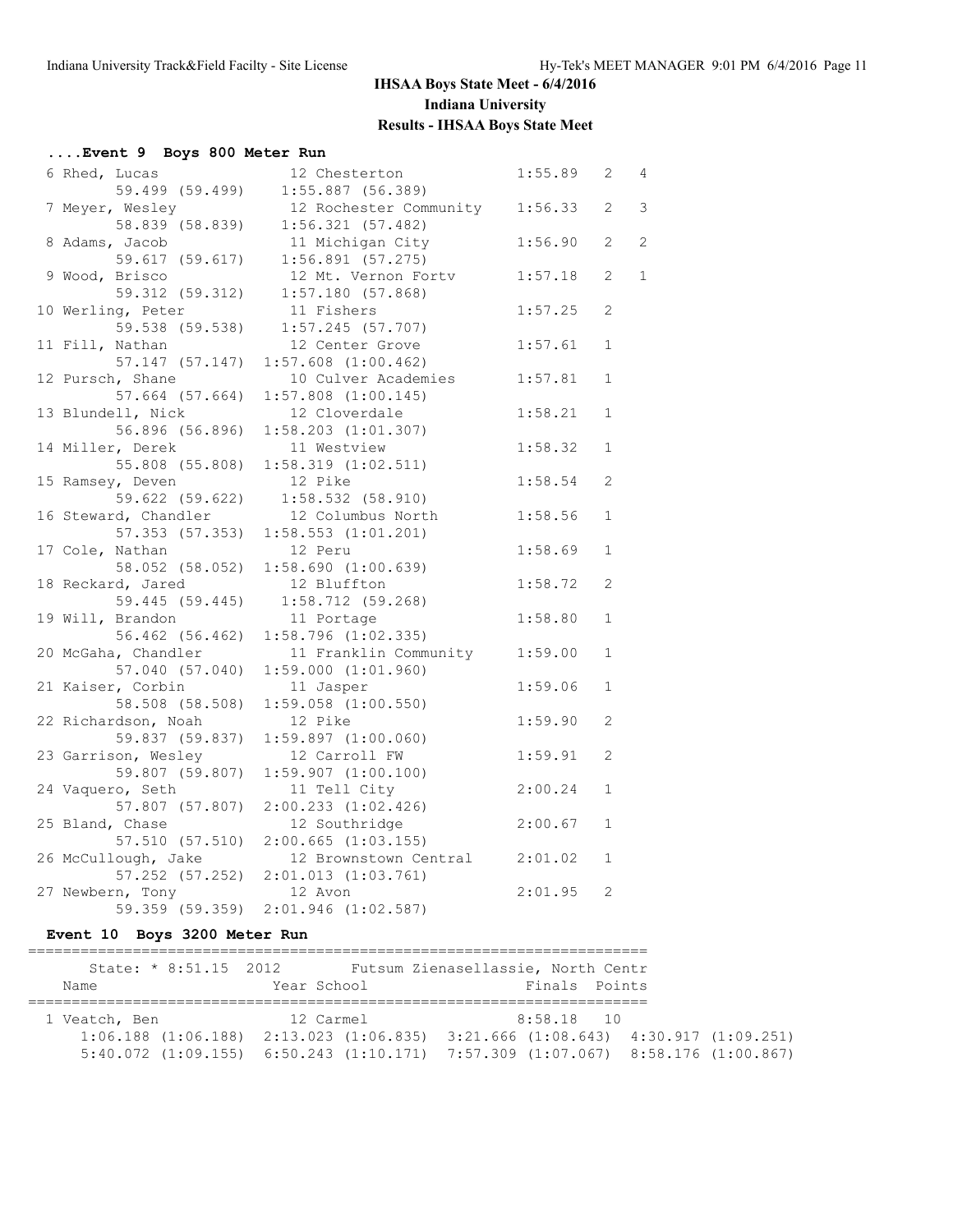## **....Event 10 Boys 3200 Meter Run**

| 2 Noble, Christian                                 | 12 Mt. Vernon Forty                  | 9:04.71<br>- 8                            |                                                    |
|----------------------------------------------------|--------------------------------------|-------------------------------------------|----------------------------------------------------|
| $1:06.668$ $(1:06.668)$                            | $2:13.293$ $(1:06.626)$              | $3:21.865$ $(1:08.572)$                   | 4:30.675(1:08.810)                                 |
| $5:39.938$ $(1:09.264)$                            | $6:50.498$ $(1:10.560)$              | $7:58.694$ $(1:08.196)$                   | $9:04.701$ $(1:06.007)$                            |
| 3 Johnson, Evan                                    | 12 West Lafayette                    | 9:08.04<br>$\overline{7}$                 |                                                    |
| $1:08.593$ $(1:08.593)$                            | 2:16.813(1:08.220)                   | $3:26.326$ $(1:09.513)$                   | $4:36.746$ $(1:10.420)$                            |
| $5:45.189$ $(1:08.444)$                            | $6:56.813$ $(1:11.624)$              | 8:06.297(1:09.485)                        | 9:08.037(1:01.740)                                 |
| 4 Law, Brayden                                     | 12 Homestead                         | 9:13.77<br>6                              |                                                    |
| $1:07.978$ $(1:07.978)$                            | 2:14.133(1:06.155)                   | $3:22.713$ $(1:08.580)$                   | $4:31.588$ $(1:08.875)$                            |
| 5:43.301 (1:11.714)                                | 6:57.995(1:14.695)                   | 8:10.173(1:12.178)                        | $9:13.762$ $(1:03.590)$                            |
| 5 Wagoner, Ben                                     | 11 Hamilton SE                       | 9:14.48<br>$5^{\circ}$                    |                                                    |
| $1:08.136$ $(1:08.136)$                            | $2:16.294$ $(1:08.159)$              | $3:26.278$ $(1:09.984)$                   | $4:37.092$ $(1:10.815)$                            |
| $5:46.891$ $(1:09.800)$                            | $6:57.659$ $(1:10.769)$              | $8:08.278$ $(1:10.620)$                   | $9:14.479$ $(1:06.201)$                            |
| 6 Wehrle, Max                                      | 12 Cardinal Ritter                   | 9:15.29<br>$\overline{4}$                 |                                                    |
| $1:06.575$ $(1:06.575)$                            | $2:13.598$ $(1:07.023)$              | $3:22.434$ $(1:08.837)$                   | $4:33.333$ $(1:10.900)$                            |
| $5:44.634$ $(1:11.301)$                            | $6:57.521$ $(1:12.887)$              | 7:03.963(6.443)                           | $8:09.629$ $(1:05.666)$                            |
| $9:15.288$ $(1:05.659)$                            |                                      |                                           |                                                    |
| 7 Clements, Cameron                                | 12 Carroll FW                        | 9:17.32 3                                 |                                                    |
| $1:07.792$ $(1:07.792)$                            | $2:15.122$ $(1:07.330)$              | $3:23.838$ $(1:08.717)$                   | $4:33.497$ $(1:09.659)$                            |
| $5:43.865$ $(1:10.369)$                            | $6:56.632$ $(1:12.767)$              | $8:09.574$ $(1:12.943)$                   | 9:17.316(1:07.742)                                 |
| 8 Eckstein, Curtis                                 | 11 Oldenburg Academy                 | 9:20.00<br>$\overline{2}$                 |                                                    |
| $1:08.268$ $(1:08.268)$<br>$5:49.372$ $(1:11.306)$ | $2:16.763$ $(1:08.495)$              | $3:26.983$ $(1:10.221)$                   | $4:38.066$ $(1:11.083)$<br>$9:19.992$ $(1:04.797)$ |
| 9 Boyer, Hunter                                    | $7:02.552$ $(1:13.180)$<br>11 Lowell | 8:15.195(1:12.644)<br>9:20.75             |                                                    |
| $1:07.979$ $(1:07.979)$                            | $2:16.763$ $(1:08.785)$              | $\overline{1}$<br>$3:26.610$ $(1:09.847)$ | $4:37.736$ $(1:11.126)$                            |
| 5:48.940(1:11.205)                                 | $7:01.994$ $(1:13.055)$              | 8:14.917 (1:12.923)                       | $9:20.742$ $(1:05.825)$                            |
| 10 Coffey, David                                   | 12 Brebeuf Jesuit                    | 9:21.36                                   |                                                    |
| $1:09.668$ $(1:09.668)$                            | $2:18.398$ $(1:08.730)$              | $3:28.042$ $(1:09.645)$                   | $4:38.780$ $(1:10.739)$                            |
| $5:49.628$ $(1:10.848)$                            | $7:02.742$ $(1:13.115)$              | 8:14.576 (1:11.835)                       | $9:21.359$ $(1:06.784)$                            |
| 11 Fleming, Alec                                   | 10 Lowell                            | 9:21.49                                   |                                                    |
| $1:08.187$ $(1:08.187)$                            | 2:16.305(1:08.119)                   | $3:26.091$ $(1:09.786)$                   | $4:37.265$ $(1:11.175)$                            |
| $5:48.567$ $(1:11.302)$                            | 7:01.779 (1:13.213)                  | 8:14.629 (1:12.850)                       | $9:21.483$ $(1:06.854)$                            |
| 12 Pugh, Eli                                       | 12 Rochester Community 9:24.38       |                                           |                                                    |
| $1:10.060$ $(1:10.060)$                            | $2:18.709$ $(1:08.650)$              | $3:28.927$ $(1:10.218)$                   | $4:40.303$ $(1:11.377)$                            |
| $5:50.768$ $(1:10.465)$                            | $7:03.591$ $(1:12.824)$              | 8:14.403 (1:10.813)                       | $9:24.374$ $(1:09.971)$                            |
| 13 Trout, Cam                                      | 12 Northview                         | 9:24.54                                   |                                                    |
| $1:08.789$ $(1:08.789)$                            | $2:17.777$ $(1:08.988)$              | $3:27.732$ $(1:09.955)$                   | $4:38.591$ $(1:10.860)$                            |
| $5:49.828$ $(1:11.238)$                            | $7:03.018$ $(1:13.190)$              | $8:15.552$ $(1:12.535)$                   | $9:24.539$ $(1:08.988)$                            |
| 14 Magallanes, Julien                              | 12 Borden                            | 9:25.56                                   |                                                    |
| $1:06.918$ $(1:06.918)$                            | $2:14.523$ $(1:07.605)$              | $3:24.576$ $(1:10.054)$                   | $4:36.612$ $(1:12.036)$                            |
| $5:48.516$ $(1:11.905)$                            | $7:01.814$ $(1:13.299)$              | $8:16.674$ $(1:14.860)$                   | $9:25.557$ $(1:08.883)$                            |
| 15 Perkins, Jarit                                  | 12 Barr Reeve                        | 9:25.72                                   |                                                    |
| $1:08.914$ $(1:08.914)$                            | $2:17.358$ $(1:08.444)$              | $3:27.529$ $(1:10.172)$                   | $4:38.508$ $(1:10.980)$                            |
| 5:48.775(1:10.267)                                 | $7:02.491$ $(1:13.716)$              | 8:17.198 (1:14.707)                       | $9:25.718$ $(1:08.521)$                            |
| 16 Sandt, Conner                                   | 12 Northridge                        | 9:26.34                                   |                                                    |
| 1:09.371(1:09.371)                                 | 2:18.343(1:08.972)                   | $3:28.496$ $(1:10.154)$                   | 4:40.019(1:11.524)                                 |
| $5:50.900$ $(1:10.881)$                            | $6:57.732$ $(1:06.832)$              | 8:16.977 (1:19.245)                       | $9:26.333$ $(1:09.357)$                            |
| 17 Stephens, Cameron                               | 11 Silver Creek                      | 9:30.65                                   |                                                    |
| $1:10.399$ $(1:10.399)$                            | $2:19.753$ $(1:09.354)$              | $3:30.312$ $(1:10.560)$                   | $4:42.144$ $(1:11.833)$                            |
| $5:54.162$ $(1:12.018)$                            | $7:07.228$ $(1:13.067)$              | 8:20.614 (1:13.386)                       | $9:30.646$ $(1:10.032)$                            |
| 18 Jennings, Roman                                 | 11 Fort Wayne Snider                 | 9:33.30                                   |                                                    |
| $1:07.610$ $(1:07.610)$                            | $2:15.536$ $(1:07.926)$              | $3:26.303$ $(1:10.767)$                   | $4:37.535$ $(1:11.233)$                            |
| $5:48.228$ $(1:10.694)$                            | $7:02.382$ $(1:14.154)$              | $8:16.476$ $(1:14.095)$                   | $9:33.293$ $(1:16.818)$                            |
| 19 Miller, Landon                                  | 11 Fairfield                         | 9:38.08                                   |                                                    |
| $1:09.883$ $(1:09.883)$                            | $2:18.200$ $(1:08.317)$              | $3:29.248$ $(1:11.048)$                   | $4:41.958$ $(1:12.710)$                            |
| $5:55.548$ $(1:13.591)$                            | $7:11.633$ $(1:16.085)$              | $8:28.448$ $(1:16.815)$                   | 9:38.077(1:09.629)                                 |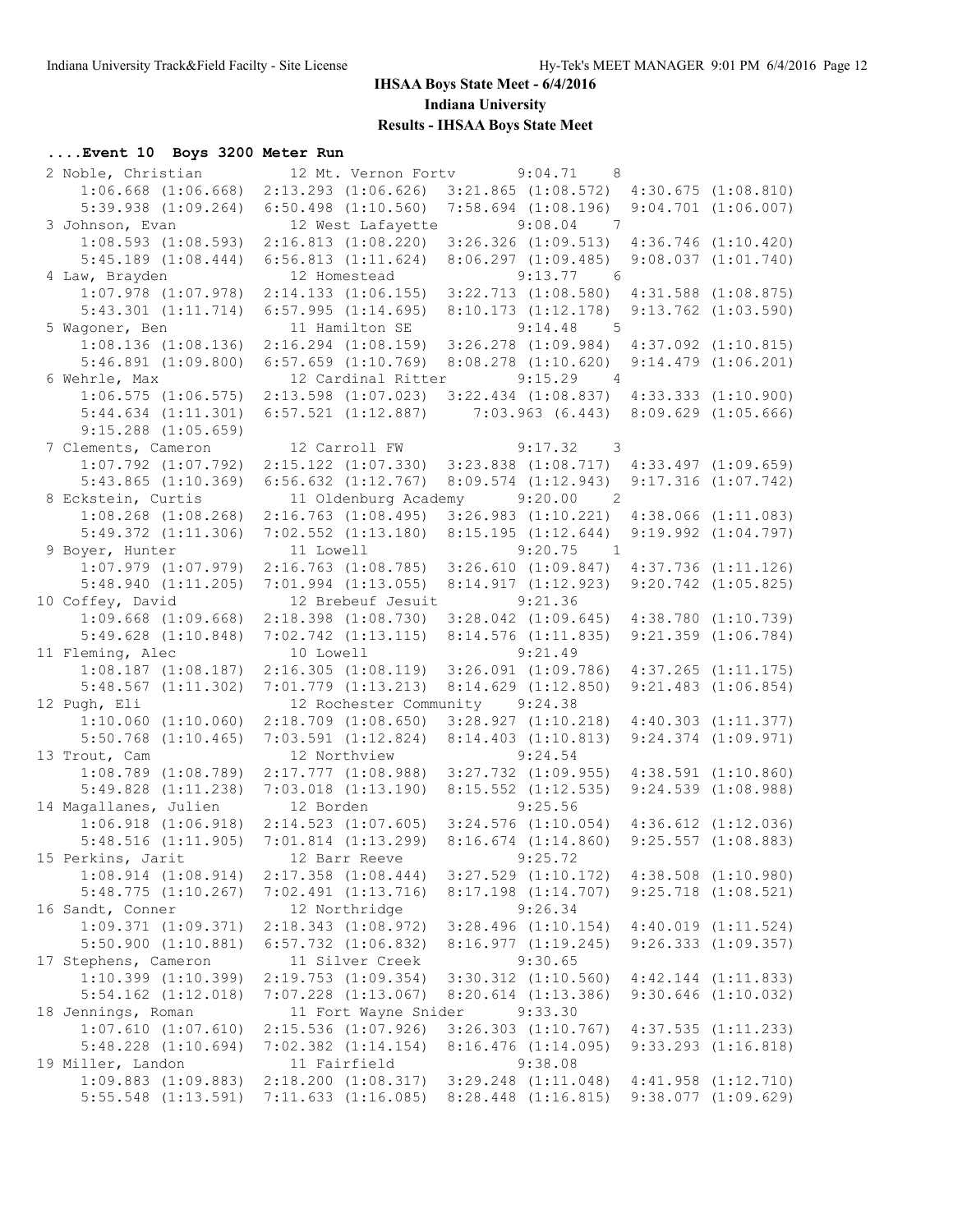## **....Event 10 Boys 3200 Meter Run**

| 20 Yoder, Matthew       | 10 Westview                                     | 9:38.16                 |                         |
|-------------------------|-------------------------------------------------|-------------------------|-------------------------|
| $1:08.561$ $(1:08.561)$ | $2:17.579$ $(1:09.019)$                         | 3:28.197(1:10.618)      | $4:40.659$ $(1:12.463)$ |
| $5:54.203$ $(1:13.544)$ | 7:09.675(1:15.473)                              | $8:23.828$ $(1:14.153)$ | 9:38.156(1:14.329)      |
| 21 Stidam, Skylar       | 10 Christian Acad                               | 9:42.40                 |                         |
| $1:08.355$ $(1:08.355)$ | 2:16.983(1:08.628)                              | $3:27.080$ $(1:10.098)$ | $4:39.975$ $(1:12.895)$ |
| $5:56.031$ $(1:16.056)$ | $7:15.750$ $(1:19.720)$                         | $8:35.287$ $(1:19.537)$ | $9:42.399$ $(1:07.113)$ |
| 22 Hodges, JT           | 09 Center Grove                                 | 9:43.72                 |                         |
| $1:08.812$ $(1:08.812)$ | $2:17.163$ $(1:08.351)$ $3:28.723$ $(1:11.561)$ |                         | $4:42.573$ $(1:13.850)$ |
| $5:57.278$ $(1:14.705)$ | $7:15.552$ $(1:18.275)$                         | $8:34.464$ $(1:18.913)$ | $9:43.713$ $(1:09.250)$ |
|                         | 11 Pendleton Heights 9:43.73                    |                         |                         |
| 23 Jones, Parker        |                                                 |                         |                         |
| $1:08.442$ $(1:08.442)$ | 2:16.547(1:08.105)                              | $3:26.664$ $(1:10.118)$ | $4:39.723$ $(1:13.060)$ |
| 5:55.017(1:15.294)      | 7:12.425(1:17.409)                              | $8:31.749$ $(1:19.325)$ | $9:43.729$ $(1:11.980)$ |
| 24 Dalton, Danny        | 12 Valparaiso                                   | 9:43.97                 |                         |
| $1:08.383$ $(1:08.383)$ | $2:16.054$ $(1:07.671)$ $3:25.893$ $(1:09.840)$ |                         | 4:36.833(1:10.940)      |
| $5:50.474$ $(1:13.641)$ | $7:08.603$ $(1:18.129)$                         | $8:28.644$ $(1:20.042)$ | $9:43.970$ $(1:15.326)$ |
| 25 Stamm, Jacob         | 12 Seton Catholic                               | 9:45.71                 |                         |
|                         | $1:09.095$ $(1:09.095)$ $2:18.852$ $(1:09.757)$ | $3:30.208$ $(1:11.357)$ | 4:44.423(1:14.215)      |

### **Event 11 Boys 4x400 Meter Relay**

| State: * 3:13.66 1980 , Gary West Side                              |                      |                                            |   |                |
|---------------------------------------------------------------------|----------------------|--------------------------------------------|---|----------------|
|                                                                     |                      | K Carter, C Peterson, W Monogan, S Burnett |   |                |
| School                                                              |                      | Finals H# Points                           |   |                |
| 1 Center Grove 'A'                                                  |                      | $3:18.66$ 3 10                             |   |                |
| 1) Bontrager, Logan 11                                              | 2) Boyer, Tyler 11   |                                            |   |                |
| 3) Smith, Zak 12                                                    |                      | 4) Hohlt, Jackson 12                       |   |                |
| $1:41.004$ $(1:41.004)$ $2:30.443$ $(49.440)$ $3:18.654$ $(48.211)$ |                      |                                            |   |                |
| 2 Avon 'A'                                                          |                      | 3:19.52 3 8                                |   |                |
| 1) DePriest, Peyton 11                                              |                      | 2) Dillon, Richard 12                      |   |                |
| 3) Weber, Harrison 12                                               |                      | 4) Richardson, Raphael 11                  |   |                |
| $1:40.027$ (1:40.027) 2:30.017 (49.991) 3:19.517 (49.500)           |                      |                                            |   |                |
| 3 Merrillville 'A'                                                  |                      | $3:19.72$ 3 7                              |   |                |
| 1) Jones, Thomas 12                                                 | 2) Owens, Nick 12    |                                            |   |                |
| 3) Wheeler, Jorale 12                                               |                      | 4) Robinson, Darryl 10                     |   |                |
| $1:40.473$ $(1:40.473)$ $2:30.032$ $(49.559)$ $3:19.717$ $(49.685)$ |                      |                                            |   |                |
| 4 Warren Central 'A'                                                |                      | 3:19.82 2                                  |   | 6              |
| 1) Alvarado, Javier 12                                              | 2) Jones, Dallace 11 |                                            |   |                |
| 3) Guteriez, Chris 09                                               | 4) Tutsie, Mike 11   |                                            |   |                |
| $1:40.894$ (1:40.894) 2:31.315 (50.422) 3:19.816 (48.501)           |                      |                                            |   |                |
| 5 Indianapolis Bishop Chatard 'A'                                   |                      | $3:20.25$ 2                                |   | $5^{\circ}$    |
| 1) Chavis, John 12                                                  |                      | 2) Sammy, Brandon 11                       |   |                |
| 3) Grote, Nick 12                                                   |                      | 4) Sammy, Robert 12                        |   |                |
| $1:41.384$ (1:41.384) $2:32.211$ (50.828) $3:20.242$ (48.031)       |                      |                                            |   |                |
| 6 Plainfield 'A'                                                    |                      | $3:20.60$ 3                                |   | $\overline{4}$ |
| 1) Archer, Zach 12                                                  | 2) Brisco, Josh 12   |                                            |   |                |
| 3) Maple, Jake 12                                                   | 4) Zoss, Andrew 11   |                                            |   |                |
| $1:40.757$ (1:40.757) $2:29.653$ (48.896) $3:20.592$ (50.940)       |                      |                                            |   |                |
| 7 North Central (Indianapolis) 'A'                                  |                      | $3:20.66$ 2                                |   | 3              |
| 1) Clay, Damian 09                                                  |                      | 2) Corbett, Malcolm 10                     |   |                |
| 3) Pryuer, Jaleel 12                                                |                      | 4) Ware, Isaiah 11                         |   |                |
| $1:41.096$ (1:41.096) $2:31.265$ (50.170) $3:20.653$ (49.388)       |                      |                                            |   |                |
| 8 Lawrence North 'A'                                                |                      | 3:20.73                                    | 2 | $\overline{2}$ |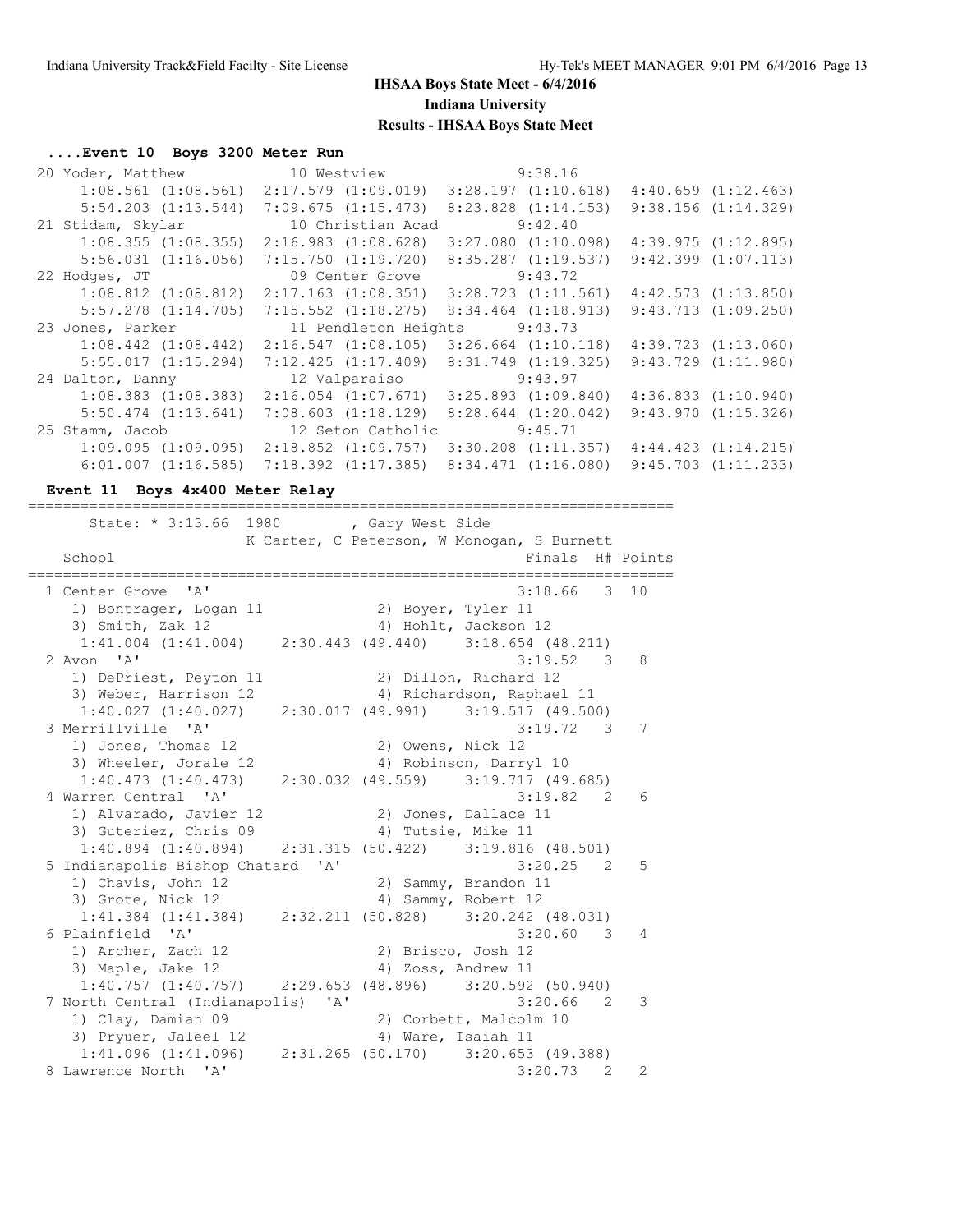#### **....Event 11 Boys 4x400 Meter Relay**

1) Mason, Deangelo 11 2) Tunstall, Dushawn 12<br>1) Mason, Deangelo 11 2) Tunstall, Dushawn 12 3) Myers, Kivahni 12 4) Schumpert, Adrian 12 1:40.324 (1:40.324) 2:31.732 (51.408) 3:20.729 (48.997) 9 West Lafayette 'A' 3:20.86 2 1 1) Williams, Dylan 12 2) Folkers, Jack 12 3) Curl, Mitchell 09 4) Williams, Cooper 12 1:42.628 (1:42.628) 2:32.931 (50.304) 3:20.859 (47.929) 10 Brownsburg 'A' 3:21.44 3<br>1) Johnson, Hunter 11 2) Kirtz, Bryce 09 1) Johnson, Hunter 11 3) Kirtz, Tyler 12 4) Sathyamurthy, Hariharan 12 1:41.685 (1:41.685) 2:31.379 (49.695) 3:21.438 (50.060) 11 South Bend St. Joseph 'A' 3:21.80 2 1) Kiai, Stephen 12 2) Rowell, Courtney 11 3) Roth, Sam 12 (4) Otiato, Max 12<br>1:39.989 (1:39.989) 2:32.669 (52.680) 3:21.791 1:39.989 (1:39.989) 2:32.669 (52.680) 3:21.791 (49.123) 12 Whiteland Community 'A' 3:22.73 2 1) Walters, Jacob 12 2) Patterson, Brandon 12 3) Ogega, Djimmon 11 (4) Ogega, Charlie 09<br>1:41.617 (1:41.617) 2:32.668 (51.051) 3:22.724 (5 2:32.668 (51.051) 3:22.724 (50.056) 13 Bedford North Lawrence 'A' 3:23.16 1 1) Flinn, Garrett 12 2) Adams, Alex 12 3) Kuehn, Isaac 12 (4) Wagner, Micah 11<br>1:41.740 (1:41.740) (2:33.399 (51.660) (3:23.155 1:41.740 (1:41.740) 2:33.399 (51.660) 3:23.155 (49.756) 14 Carmel 'A' 3:23.93 3 1) Allen, Keith 12 2) Griffin, James 12 3) Gudgel, Spencer 10 4) Walker, Jalen 11 1:41.500 (1:41.500) 2:33.095 (51.595) 3:23.926 (50.831) 15 Valparaiso 'A' 3:24.13 3 1) Bond, Jacob 10 2) Helm, Steven 12<br>3) Meeter, Logan 12 4) Sperry-Allison, 1.43 135 (1.43 136) 4) Sperry-Allison, Travis 12 1:43.125 (1:43.125) 2:32.157 (49.032) 3:24.127 (51.971) 16 Jasper 'A' 3:24.46 1 1) Backer, Chris 10 2) Mehringer, Noah 11 3) Milligan, Reece 09 4) Prange, Elliot 11 1:43.861 (1:43.861) 2:34.658 (50.797) 3:24.452 (49.795) 17 Fort Wayne Northrop 'A' 3:24.61 2 1) Woods, Brett 12 2) Vaughn, Shaton 10 3) Cobb, Josh 12 4) Stephens, Bruce (Bijay) 12 1:40.713 (1:40.713) 2:32.918 (52.205) 3:24.603 (51.685) 18 Mitchell 'A' 3:24.67 1 1) Marshek, Trevor 12 2) Davis, Brayden 11 3) Wheeler, Adien 12 4) Parks, Austin 11 1:42.627 (1:42.627) 2:33.937 (51.310) 3:24.670 (50.734) 19 South Bend Adams 'A' 3:25.24 1 1) Toliver, Milton 10 2) Lacy, Brent 11 3) Nyirongo, Moses 11 4) Dixon, Cambrin 12 1:42.474 (1:42.474) 2:34.643 (52.169) 3:25.236 (50.594) 20 Northwood 'A' 3:25.43 2 1) Yoder, Brayton 10 2) Price, Ryan 12 3) Griffen, Garrett 11 4) Gessinger, Bailey 12 1:44.954 (1:44.954) 2:36.211 (51.257) 3:25.428 (49.217) 21 Lowell 'A' 3:26.48 3 1) Wildman, Mitch 10 2) Gill, Jaeger 10 3) James, Isaac 12 4) Sekuloski, Ben 12 1:44.737 (1:44.737) 2:36.144 (51.407) 3:26.472 (50.329)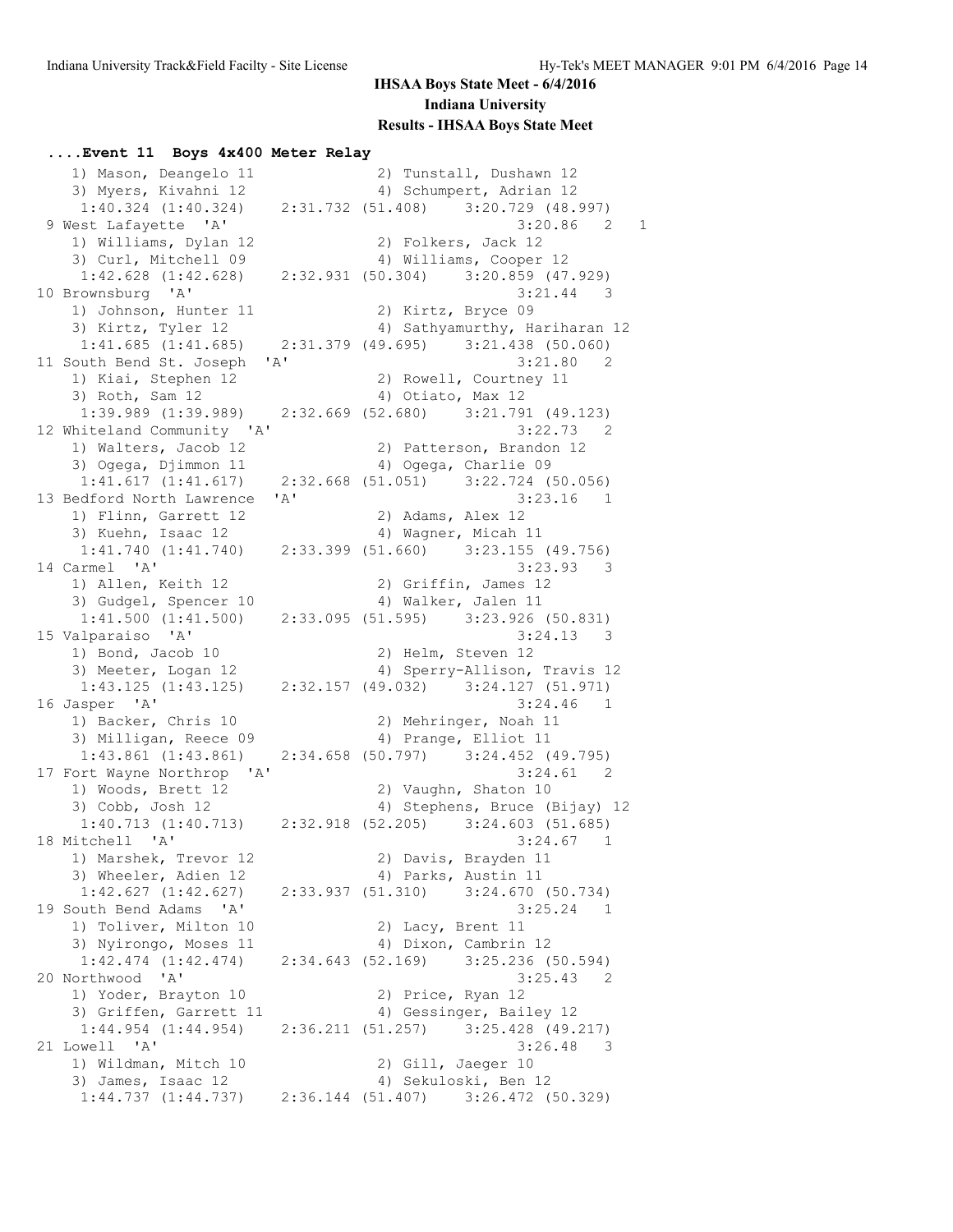#### **....Event 11 Boys 4x400 Meter Relay**

 22 Evansville North 'A' 3:26.84 1 1) Backes, Josh 12 3) Rusher, Luke 12 4) Williams-Jackson, Nathaniel 10 1:45.714 (1:45.714) 2:37.674 (51.960) 3:26.838 (49.165) 23 Bloomington South 'A' 3:26.97 1 1) Davis, Chris 12 2) Perine, TaRell 11 3) Sterner, Kobe 10 4) Budde, Kaleb 11 1:44.015 (1:44.015) 2:36.160 (52.145) 3:26.967 (50.807)<br>24 Homestead 'A' 3:29.75 1 24 Homestead 'A' 3:29.75 1 1) Scholl, Spencer 12 2) Sheppard, Alex 12 3) Suozzi, Ezra 10 4) Roman, Jeffrey Chandler 10 1:45.525 (1:45.525) 2:38.963 (53.438) 3:29.743 (50.780) 25 Fort Wayne South Side 'A' 3:29.92 1 1) Barnett, Ronnie 11 2) Charlton, Immanuel 12 3) Book, Quantesse 11 4) Jeanty, Jacquel 12 1:45.030 (1:45.030) 2:38.117 (53.087) 3:29.919 (51.803) 26 Castle 'A' 3:30.15 1 1) Buettner, Austin 12 (2) Smith, Brendon 10 3) McLean, Noah 11 4) Wilkinson, Triston 10 1:47.767 (1:47.767) 2:39.487 (51.720) 3:30.143 (50.656)<br>-- Hamilton Southeastern 'A' DQ 3 -- Hamilton Southeastern 'A' DQ 3 2 diff infractions 1) Hornbuckle, Justin 12 2) Ledford, Jake 10 3) Zuber, Zach 10 4) Matio, Aaron 12 1:39.393 (1:39.393) 2:30.764 (51.371) 3:21.920 (51.156)

#### **Event 12 Boys Discus Throw**

| State: * 217-01 1993 John Schulte, Hanover Central<br>Year School <a> Finals Points<br/>Name</a> |            |                |
|--------------------------------------------------------------------------------------------------|------------|----------------|
| 1 Tidd, Cameron 12 Center Grove 181-11 10<br>166-07 173-07 FOUL 172-01 FOUL 181-11               |            |                |
| 2 Meyers, Rhett 12 Columbus East<br>166-07 180-02 144-02 169-00 164-10 FOUL                      | $180 - 02$ | 8              |
| 3 Emberton, Ryder 11 Whiteland Community 174-03<br>FOUL FOUL 174-03 163-09 FOUL FOUL             |            | 7              |
| 4 Ray, Nick 11 Hobart<br>173-07 FOUL FOUL 164-03 FOUL 158-04                                     | $173 - 07$ | 6              |
| 5 Harris, Grant 12 Southern Wells<br>171-07 173-01 152-04 FOUL FOUL 167-04                       | $173 - 01$ | 5              |
| 6 Fraker, Dean 12 Perry Meridian<br>168-09 157-03 161-09 139-07 145-03 FOUL                      | $168 - 09$ | $\overline{4}$ |
| 7 Hopkins, Will 32 Bloomington South<br>162-11 150-01 138-09 155-05 153-11 150-09                | $162 - 11$ | 3              |
| 8 Brewer, Kaleb 12 Bloomington North<br>161-08 161-07 140-04 FOUL 138-08 FOUL                    | $161 - 08$ | $\mathcal{L}$  |
| 9 Jamicich, James 12 Carroll FW<br>129-02 159-00 158-06 155-06 156-07 FOUL                       | $159 - 00$ | $\mathbf{1}$   |
| 10 Brown, Caleb 12 Dekalb<br>FOUL 157-09 152-03 FOUL 139-03 149-05                               | $157 - 09$ |                |
| 11 Smith, James 11 Cathedral<br>156-09 150-07 148-07                                             | $156 - 09$ |                |
| 12 Gilbert, Tyler 10 Western<br>154-00 135-10 135-09                                             | $154 - 00$ |                |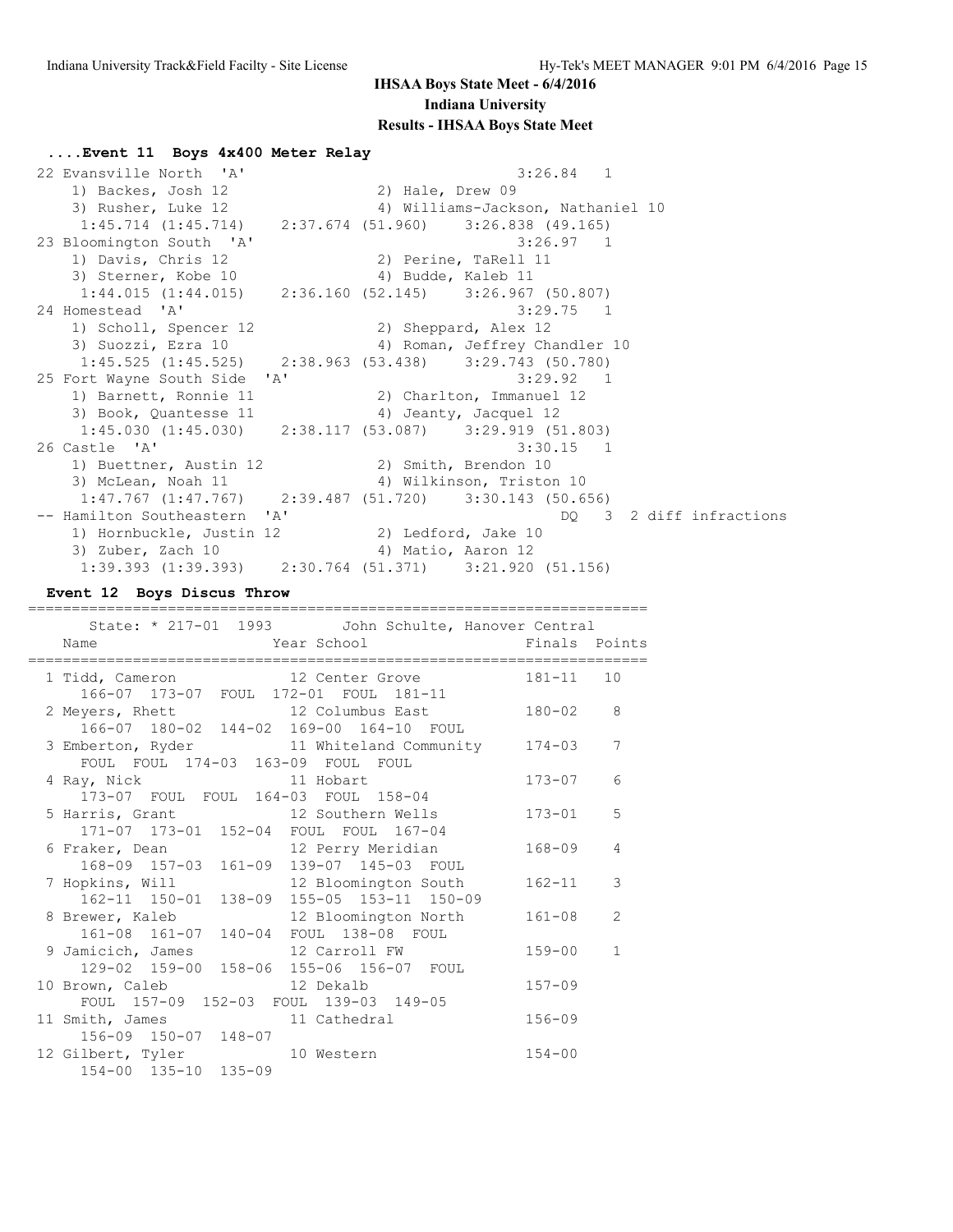| Event 12 Boys Discus Throw                |                       |            |
|-------------------------------------------|-----------------------|------------|
| 13 Cline, Zach                            | 11 Forest Park        | $152 - 10$ |
| 141-09 152-10 FOUL                        |                       |            |
| 14 Holley, Jordan                         | 12 Goshen             | $152 - 02$ |
| 151-09 152-02 FOUL                        |                       |            |
| 15 Lawson, James                          | 12 Ben Davis          | $150 - 04$ |
| 130-07 150-04 136-11                      | 11 Ev Reitz           | $150 - 00$ |
| 16 Jarvis, Cole<br>141-07 150-00 FOUL     |                       |            |
| 17 Bowman, Charles                        | 12 Perry Meridian     | $149 - 02$ |
| 140-09 149-02 FOUL                        |                       |            |
| 18 Coleman, Pompey                        | 11 Ben Davis          | $148 - 10$ |
| FOUL 148-10 FOUL                          |                       |            |
| 19 Dahlkamp, Walter                       | 12 Lake Central       | $148 - 09$ |
| 148-09 142-10 143-05                      |                       |            |
| 20 Gibson, Curtis                         | 12 Highland           | $148 - 02$ |
| FOUL 148-02 FOUL                          |                       |            |
| 21 Sharp, Bryce                           | 11 Carmel             | $147 - 10$ |
| 104-10 126-05 147-10                      | 10 Zionsville         | $146 - 03$ |
| 22 Clark, Bennett<br>146-03 137-03 141-02 |                       |            |
| 23 Kosegi, Cameron                        | 11 Fishers            | $146 - 00$ |
| 142-09 139-10<br>$146 - 00$               |                       |            |
| 24 Barnes, Joseph                         | 11 Brownstown Central | $145 - 11$ |
| 138-03 142-03 145-11                      |                       |            |
| 25 Norris, Riley                          | 12 Elkhart Central    | $141 - 04$ |
| 141-04 115-09 FOUL                        |                       |            |
| 26 Boots, Michael                         | 10 Ev Mater Dei       | $141 - 00$ |
| 136-08 141-00 136-05                      |                       |            |
| 27 Simmons, Brayden                       | 10 Churubusco         | $132 - 08$ |
| 132-08 FOUL 108-07                        |                       |            |

### **Event 13 Boys Shot Put**

| State: * 66-08.50 1997 Jeremy Allen, Pike<br>Year School<br>Finals Points<br>Name<br>1 Emberton, Ryder 11 Whiteland Community 62-00.50<br>10<br>FOUL 60-07.50 59-10.50 FOUL FOUL 62-00.50<br>$60 - 06.25$ 8<br>2 Brewer, Jalil 12 Ben Davis<br>60-03 57-00.50 60-06.25 57-02 59-10.25 FOUL<br>$56 - 07.25$<br>7<br>3 Calvin, Logan 11 Bloomington North<br>56-07.25 54-10 FOUL FOUL 53-11.50 54-06<br>4 Fanta, Trenton 12 Hanover Central 56-06.50<br>6<br>54-01.50 56-06.50 FOUL FOUL 53-02.75 FOUL<br>5 Meyers, Rhett 12 Columbus East 53-07.75 5<br>FOUL 53-07.75 FOUL 51-05.50 52-07.50 53-05.25<br>6 Karlaftas, George 69 West Lafayette 53-01.50<br>$\overline{4}$<br>51-05.25 FOUL 51-09.75 52-01.50 53-01.50 FOUL<br>7 Blakey, Justin 12 Warren Central 52-01.25<br>3<br>52-01.25 52-01 51-10 50-04.75 50-09 51-05<br>$\mathcal{L}$<br>8 Wiegand, Peter 12 SB St Joseph 52-00.75<br>FOUL 48-01.25 51-10 FOUL 51-02.50 52-00.75<br>9 Norton, Brett 10 Merrillville 51-10.50<br>$\mathbf{1}$<br>$51-02.50$ $51-07.75$ $51-10.50$ $49-06$ $49-05$ $49-09.75$ |  |  |  |
|-------------------------------------------------------------------------------------------------------------------------------------------------------------------------------------------------------------------------------------------------------------------------------------------------------------------------------------------------------------------------------------------------------------------------------------------------------------------------------------------------------------------------------------------------------------------------------------------------------------------------------------------------------------------------------------------------------------------------------------------------------------------------------------------------------------------------------------------------------------------------------------------------------------------------------------------------------------------------------------------------------------------------------------------------------------------|--|--|--|
|                                                                                                                                                                                                                                                                                                                                                                                                                                                                                                                                                                                                                                                                                                                                                                                                                                                                                                                                                                                                                                                                   |  |  |  |
|                                                                                                                                                                                                                                                                                                                                                                                                                                                                                                                                                                                                                                                                                                                                                                                                                                                                                                                                                                                                                                                                   |  |  |  |
|                                                                                                                                                                                                                                                                                                                                                                                                                                                                                                                                                                                                                                                                                                                                                                                                                                                                                                                                                                                                                                                                   |  |  |  |
|                                                                                                                                                                                                                                                                                                                                                                                                                                                                                                                                                                                                                                                                                                                                                                                                                                                                                                                                                                                                                                                                   |  |  |  |
|                                                                                                                                                                                                                                                                                                                                                                                                                                                                                                                                                                                                                                                                                                                                                                                                                                                                                                                                                                                                                                                                   |  |  |  |
|                                                                                                                                                                                                                                                                                                                                                                                                                                                                                                                                                                                                                                                                                                                                                                                                                                                                                                                                                                                                                                                                   |  |  |  |
|                                                                                                                                                                                                                                                                                                                                                                                                                                                                                                                                                                                                                                                                                                                                                                                                                                                                                                                                                                                                                                                                   |  |  |  |
|                                                                                                                                                                                                                                                                                                                                                                                                                                                                                                                                                                                                                                                                                                                                                                                                                                                                                                                                                                                                                                                                   |  |  |  |
|                                                                                                                                                                                                                                                                                                                                                                                                                                                                                                                                                                                                                                                                                                                                                                                                                                                                                                                                                                                                                                                                   |  |  |  |
|                                                                                                                                                                                                                                                                                                                                                                                                                                                                                                                                                                                                                                                                                                                                                                                                                                                                                                                                                                                                                                                                   |  |  |  |
|                                                                                                                                                                                                                                                                                                                                                                                                                                                                                                                                                                                                                                                                                                                                                                                                                                                                                                                                                                                                                                                                   |  |  |  |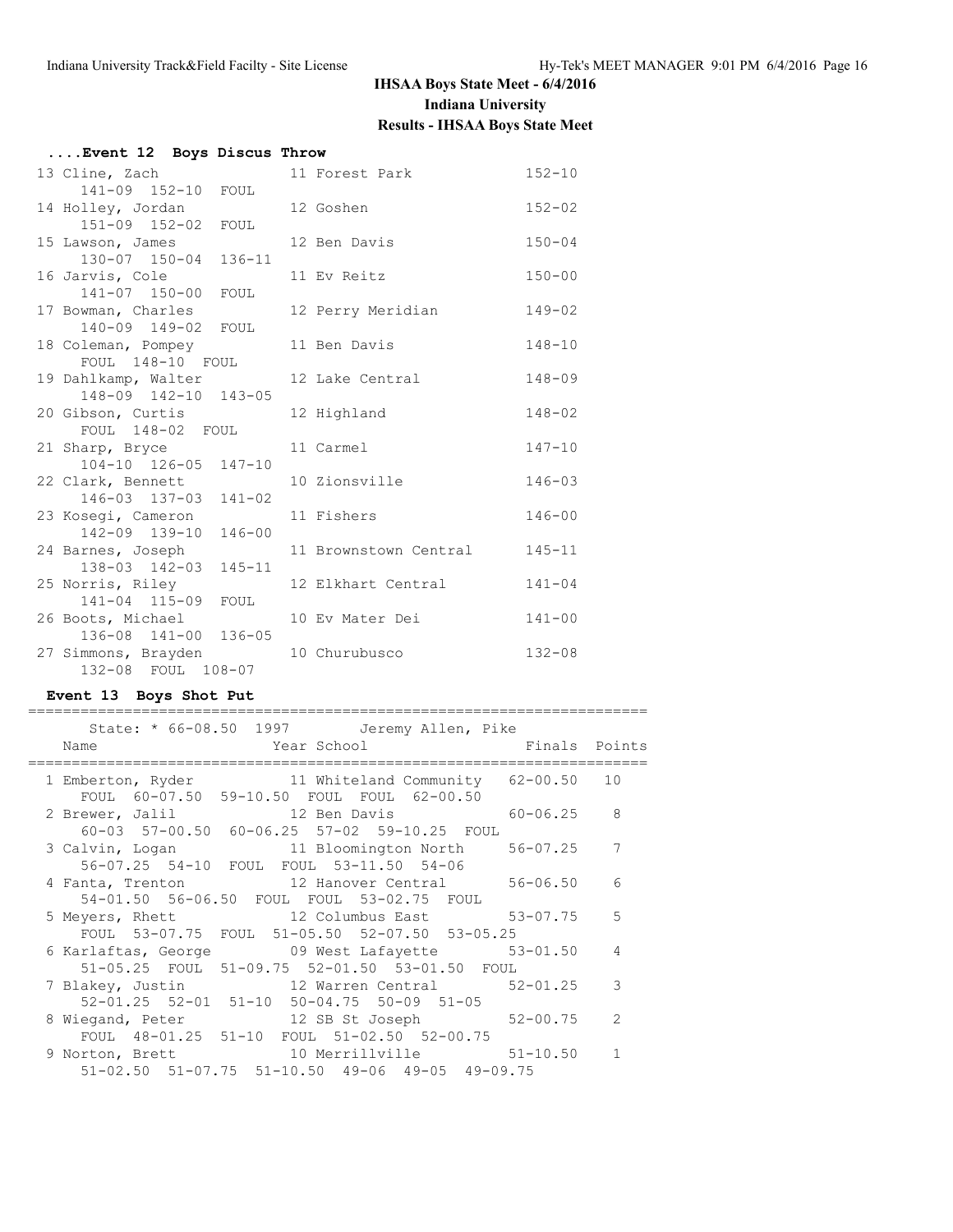| Event 13 Boys Shot Put                                                                |                         |              |
|---------------------------------------------------------------------------------------|-------------------------|--------------|
| 10 Blackwell, Curtis 11 Norwell 51-07.50                                              |                         |              |
| 51-03 51-07.50 50-00.25 51-02.75 FOUL 51-04.50                                        |                         |              |
| 11 Clark, Garrett 12 Delphi Community 51-03.25<br>48-11.75 51-03.25 49-09             |                         |              |
|                                                                                       |                         |              |
| 12 Weathers, Rondell 12 Arsenal Tech 51-01.75<br>51-01.75 48-10.50 50-05.25           |                         |              |
|                                                                                       |                         |              |
| 13 Johnson, Mike 12 Portage 51-00.75                                                  |                         |              |
| $49 - 04.50$ $49 - 05$ $51 - 00.75$                                                   |                         |              |
| 13 Jamicich, James 12 Carroll FW 51-00.75<br>51-00.75 49-09.75 50-00                  |                         |              |
|                                                                                       |                         |              |
| 15 Barnes, Joseph 11 Brownstown Central 50-11.75<br>50-11.75 FOUL 48-05.25            |                         |              |
|                                                                                       |                         |              |
| 16 Sams, Anthony 11 Merrillville<br>50-06.50 49-10.25 50-04.25                        |                         | $50 - 06.50$ |
|                                                                                       |                         |              |
| 17 Martinez, Ivan 12 Lawrence Central 50-05.50<br>48-02.25 49-11 50-05.50             |                         |              |
|                                                                                       |                         | $49 - 06.50$ |
| 18 Ifon, Emanuel 12 Carroll FW<br>48-05 49-06.50 47-11.50                             |                         |              |
| 19 Hobbs, Walker 12 Whitko                                                            | $49 - 02.50$            |              |
| FOUL 47-02 49-02.50                                                                   |                         |              |
| 20 Bailey, Bryce 11 Castle 48-01.75<br>41-06.25 48-01.75 43-02.75                     |                         |              |
|                                                                                       |                         |              |
| 21 Hettinger, Christopher 12 TH North Vigo 47-09.25                                   |                         |              |
| 44-02.25 FOUL 47-09.25                                                                |                         |              |
|                                                                                       |                         |              |
| 22 Sparks, Jacob 12 Gibson Southern 47-08.25<br>FOUL 47-08.25 FOUL                    |                         |              |
| 22 Shoulders, Adam 11 Evansville Harrison $47-08.25$<br>$45-02.50$ $46-00$ $47-08.25$ |                         |              |
|                                                                                       |                         |              |
| 24 LeFever, Drew 12 South Adams 47-01.50                                              |                         |              |
| FOUL FOUL 47-01.50                                                                    |                         |              |
| 25 Hartmann, Drew<br>45-08 45-06.75 FOUL                                              | 11 Noblesville 45-08.00 |              |
|                                                                                       |                         |              |
| -- Ray, Nick<br>FOUL FOUL FOUL                                                        | 11 Hobart               | FOUL         |
|                                                                                       |                         |              |
| -- Kyle, Mikey<br>FOUL FOUL FOUL                                                      | FOUL<br>12 Northridge   |              |
|                                                                                       |                         |              |

### **Event 14 Boys Long Jump**

| Name                                                                                  | State: * 24-07.75 1995 Frank Young, Kokomo<br>Year School                 | Finals Wind Points |                                                                                                    |  |
|---------------------------------------------------------------------------------------|---------------------------------------------------------------------------|--------------------|----------------------------------------------------------------------------------------------------|--|
| 1 Powell, Christian 12 Ben Davis                                                      | $24-02.25(1.3)$ FOUL(-0.2) $23-07.75(1.7)$ FOUL(-0.7) FOUL(0.7) FOUL(0.5) | $24-02.25$ 1.3 10  |                                                                                                    |  |
| 2 Eskridge, D'Wayne 12 Bluffton 12 23-08.50 -1.0 8                                    |                                                                           |                    | $23-00.25(-2.5)$ $23-07.50(-0.1)$ $23-08.50(-1.0)$ $23-00(0.6)$ $23-06.75(1.3)$ $22-03.50(1.3)$    |  |
| 3 Wasz, Jacob               12 Wheeler                 22-10.75   0.2   7             |                                                                           |                    | $22-10.75(0.2)$ $22-09.50(-1.0)$ $22-03.75(-1.7)$ $22-07.50(-0.2)$ $22-07.25(-0.2)$ FOUL(-0.4)     |  |
| 4 Evans, Chris                       12 Ben Davis                   22-07.75 +0.0   6 |                                                                           |                    | $21-02.25(-2.0)$ $22-07.75(+0.0)$ $22-04.25(-1.3)$ $17-01(0.3)$ $21-06.75(+0.0)$ $21-06.75(1.8)$   |  |
| 5 Burton, Mitchell 11 Columbus North 22-06.75 2.0 5                                   |                                                                           |                    | $22-02.75(-1.3)$ $21-10.50(-1.7)$ $22-06.75(2.0)$ $22-02.50(0.5)$ $22-04.50(-0.5)$ FOUL(-0.5)      |  |
| 6 Rogers, Noah 12 Fishers 22-05.50 -1.0 4                                             |                                                                           |                    | $20-11.25(-1.1)$ $22-05.50(-1.0)$ $21-06.25(-1.7)$ $21-05.25(-0.2)$ $22-03(-0.2)$ $22-01.75(-0.4)$ |  |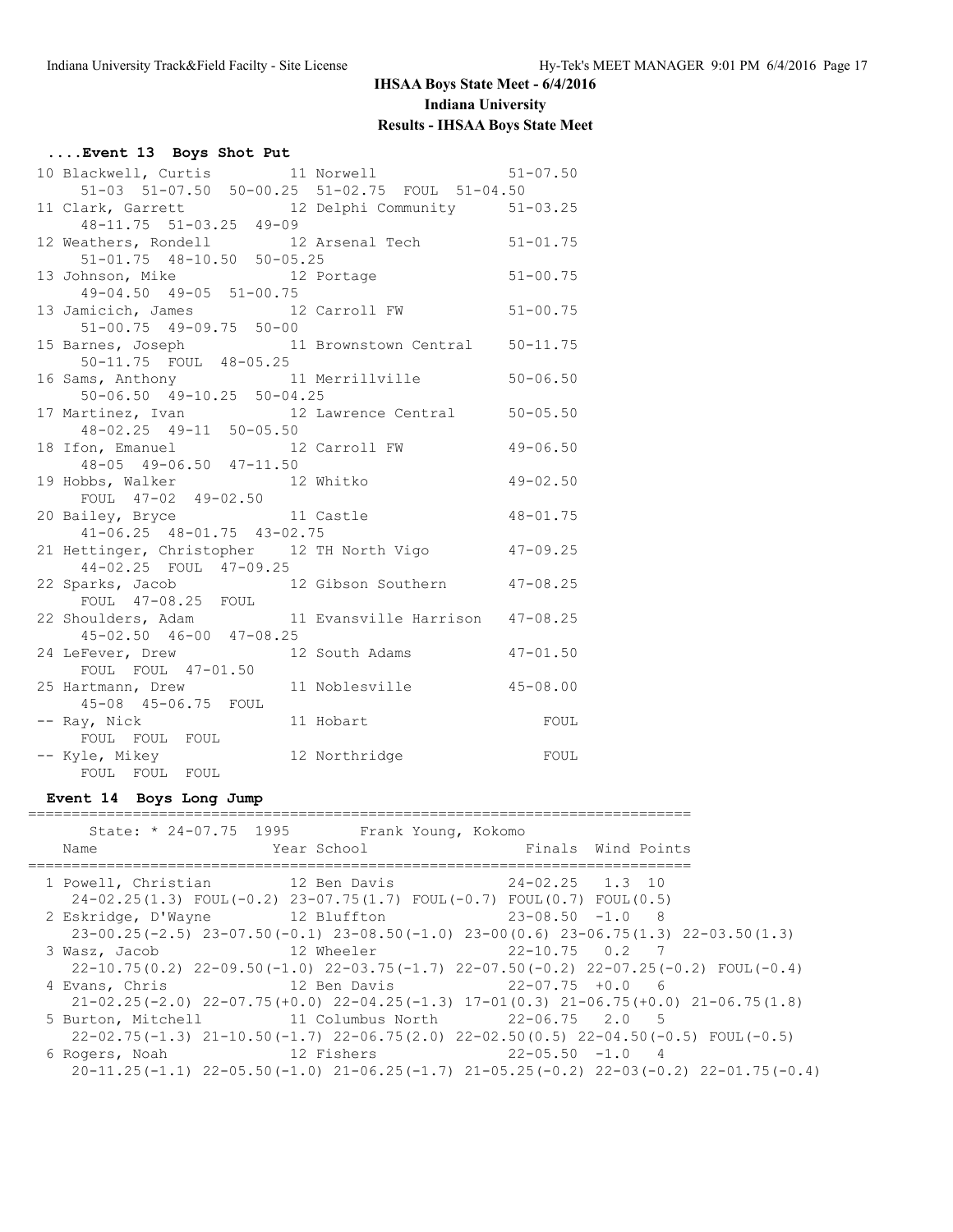## **....Event 14 Boys Long Jump**

| 7 Porter, Kevin 12 Evansville Bosse 22-02.25 +0.0 3                                                                         |                            |                    |     |  |  |
|-----------------------------------------------------------------------------------------------------------------------------|----------------------------|--------------------|-----|--|--|
| 22-02.25(+0.0) 22-00.75(0.6) 21-11.50(0.3) PASS PASS PASS PASS                                                              |                            |                    |     |  |  |
| 8 Dewitt, Mitch 12 Fairfield 22-01.00 -0.2 2                                                                                |                            |                    |     |  |  |
| $22-01(-0.2)$ 19-04.25(-0.1) FOUL(0.7) 20-10.50(0.3) 21-00.75(0.1) 21-06.25(1.8)                                            |                            |                    |     |  |  |
| 9 Shoemaker, Garret 12 Crown Point J22-01.00 -1.2 1                                                                         |                            |                    |     |  |  |
| 22-01(-1.2) 20-08.25(-1.4) 19-11.75(1.1) 21-03.50(0.9) 20-09.50(1.3) PASS                                                   |                            |                    |     |  |  |
| 10 Razo, Loui                                                                                                               | 10 Chesterton 22-00.00 2.4 |                    |     |  |  |
| FOUL $(-0.6)$ 22-00 $(2.4)$ 21-01.50 $(-2.7)$ 20-11 $(1.0)$ 21-04 $(0.4)$ FOUL $(0.7)$                                      |                            |                    |     |  |  |
| 11 Saylor, Justin 12 Roncalli 21-11.50 +0.0<br>21-11.50 (+0.0) FOUL(1.3) 21-08.50 (0.9)                                     |                            |                    |     |  |  |
|                                                                                                                             |                            |                    |     |  |  |
| 12 Cobb, Josh 12 Fort Wayne Northrop 21-08.50 0.2                                                                           |                            |                    |     |  |  |
| FOUL $(-3.5)$ 20-08.25 $(-1.4)$ 21-08.50 $(0.2)$                                                                            |                            |                    |     |  |  |
|                                                                                                                             |                            |                    |     |  |  |
|                                                                                                                             |                            |                    |     |  |  |
| 13 Jackson, Thomas 11 Calumet 21-08.00 0.6<br>21-08(0.6) PASS PASS PASS 14 Stokes, George 10 North Central In 21-05.75 -1.7 |                            |                    |     |  |  |
| $19-06.75(0.1)$ $21-05.75(-1.7)$ $21-03.25(1.2)$                                                                            |                            |                    |     |  |  |
| 15 Flores, Philip 11 Chesterton                                                                                             |                            | $21 - 05.50 - 0.9$ |     |  |  |
| FOUL $(-0.6)$ 20-10.50 $(-0.6)$ 21-05.50 $(-0.9)$                                                                           |                            |                    |     |  |  |
| 16 Wilkey, Rayden 12 North Vermillion 21-04.00 1.6                                                                          |                            |                    |     |  |  |
| FOUL $(0.2)$ 21-04 $(1.6)$ 15-02.25 $(-0.8)$                                                                                |                            |                    |     |  |  |
| 17 Novak, Jason 12 Wheeler                                                                                                  |                            | $21 - 03.75 - 1.3$ |     |  |  |
| $21-01(-0.9)$ 19-05(-0.9) 21-03.75(-1.3)                                                                                    |                            |                    |     |  |  |
| 18 Crawford, Cevin 12 Michigan City 20-10.00 -4.2                                                                           |                            |                    |     |  |  |
| $20-10(-4.2)$ FOUL $(-2.0)$ FOUL $(-0.2)$                                                                                   |                            |                    |     |  |  |
| 19 Stephens, Bruce (Bijay) 12 Fort Wayne Northrop 20-08.50 0.1                                                              |                            |                    |     |  |  |
| FOUL $(1.6)$ 20-08.50 $(0.1)$ 20-06.25 $(1.8)$                                                                              |                            |                    |     |  |  |
| 20 Carlisle, Kamau $09$ Harrison W Laf $20-07.25$ -0.2                                                                      |                            |                    |     |  |  |
| $20-07.25(-0.2)$ FOUL $(1.3)$ 19-01.50 $(1.5)$                                                                              |                            |                    |     |  |  |
| 21 Stoll, Gabe 11 Madison Cons                                                                                              |                            | $20 - 06.25$ 0.1   |     |  |  |
| FOUL $(-0.5)$ FOUL $(-0.3)$ 20-06.25 $(0.1)$                                                                                |                            |                    |     |  |  |
| 22 Algee, Alex 12 Columbus North 20-05.50                                                                                   |                            |                    | 0.1 |  |  |
| $20-05.50(0.1)$ FOUL $(1.4)$ 19-10.25 $(0.5)$                                                                               |                            |                    |     |  |  |
| 23 Ikongshul, Adida (12 Madison Cons (20-04.00)                                                                             |                            |                    | 0.3 |  |  |
| FOUL $(-0.4)$ 20-03.50 $(0.2)$ 20-04 $(0.3)$                                                                                |                            |                    |     |  |  |
| 24 Higginson, Jadrien 10 Castle                                                                                             |                            | $19 - 09.75$       | 1.2 |  |  |
| $19-09.75(1.2)$ $17-09.25(-0.5)$ $14-01.50(-0.5)$                                                                           |                            |                    |     |  |  |
| 25 Hickerson, Thomas 12 Warsaw Community 19-08.50 0.4                                                                       |                            |                    |     |  |  |
| 19-03.75(0.8) 19-08.50(0.4) FOUL(0.5)                                                                                       |                            |                    |     |  |  |
| 26 Melchert, Levi 12 N Central Farmer 18-08.50 -0.6                                                                         |                            |                    |     |  |  |
| $18-06.50(0.4)$ $15-03(2.3)$ $18-08.50(-0.6)$                                                                               |                            |                    |     |  |  |
| -- Hall, Davendrick 12 South Bend Clay                                                                                      |                            | ND                 | NWI |  |  |
| ND (NWI) ND (NWI) ND (NWI)                                                                                                  |                            |                    |     |  |  |

### **Event 15 Boys High Jump**

|      | State: * 7-01.25 1977 | Jeff Woodard, New Albany                                       |                |  |
|------|-----------------------|----------------------------------------------------------------|----------------|--|
|      | State: * 7-01.25 1980 | Ron Jones, Mt Vernon                                           |                |  |
|      | State: * 7-01.25 1980 | Adam Shumpert, Peru                                            |                |  |
| Name |                       | Year School                                                    | Finals Points  |  |
|      |                       | 1 Armstrong, Daniel 12 Michigan City                           | $7 - 00.00$ 10 |  |
|      |                       | $6-02$ $6-04$ $6-06$ $6-07$ $6-08$ $6-09$ $6-10$ $6-11$ $7-00$ |                |  |
|      | PXOP OO               | - XO                                                           |                |  |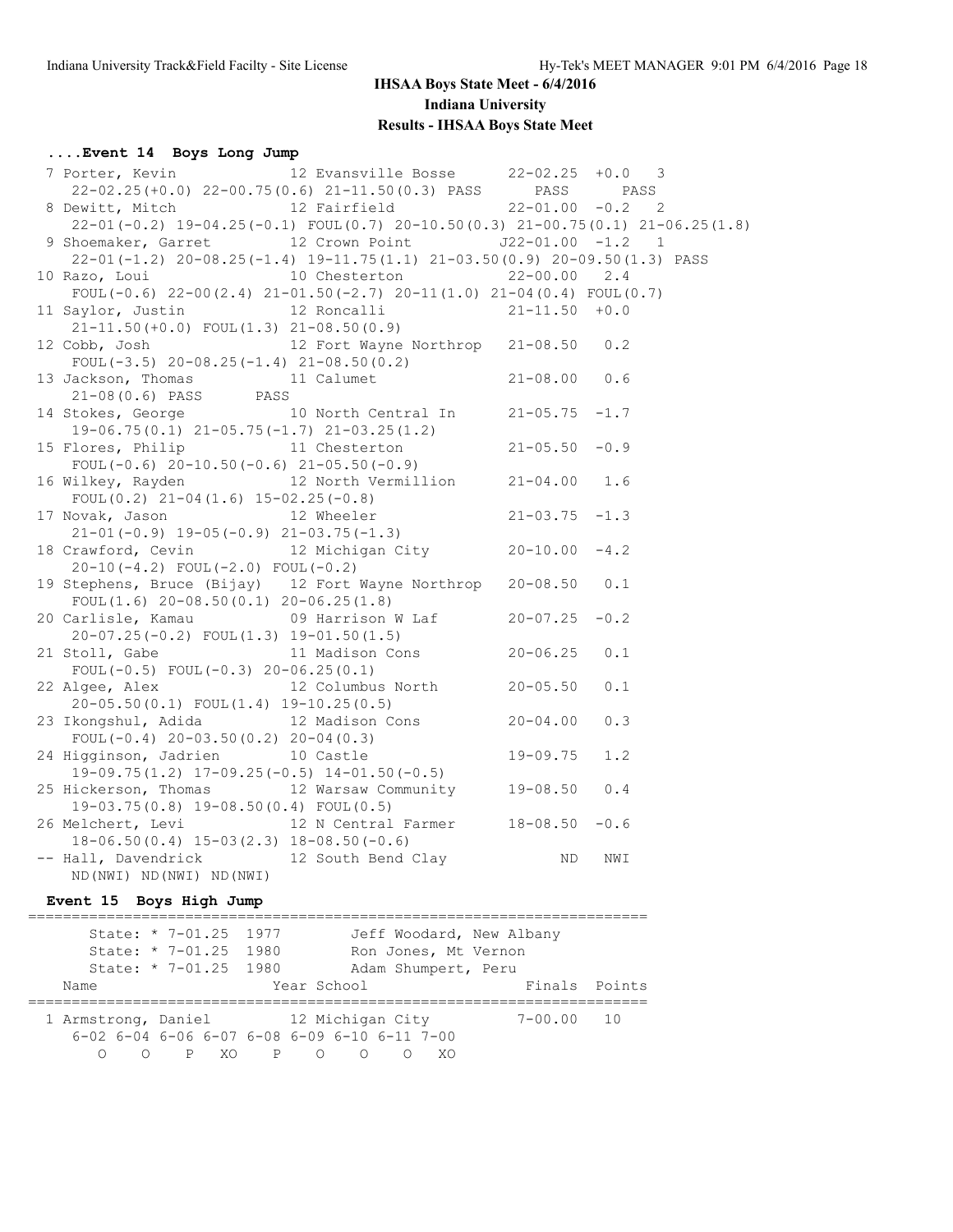| Event 15 Boys High Jump                                        |                              |                  |   |
|----------------------------------------------------------------|------------------------------|------------------|---|
|                                                                |                              |                  |   |
| 2 Hemphill, ShanQuan 12 Michigan City 6-11.00 8                |                              |                  |   |
| $6-02$ $6-04$ $6-06$ $6-07$ $6-08$ $6-09$ $6-10$ $6-11$ $7-00$ |                              |                  |   |
|                                                                | 0 0 P O P XO XO XO XXX       |                  |   |
| 3 Patterson, Nate 10 Plymouth 6-10.00 7                        |                              |                  |   |
| 6-02 6-04 6-06 6-07 6-08 6-09 6-10 6-11                        |                              |                  |   |
| O P O P XO P O XXX                                             |                              |                  |   |
| 4 Porter, Kevin 12 Evansville Bosse 6-08.00                    |                              |                  | 6 |
| $6-02$ $6-04$ $6-06$ $6-07$ $6-08$ $6-09$ $6-10$               |                              |                  |   |
| OXXO O PXO PXXX                                                |                              |                  |   |
| 5 Eberle, Brandon 11 Eastern (Pekin) 6-06.00                   |                              |                  | 5 |
| $6 - 02$ $6 - 04$ $6 - 06$ $6 - 07$                            |                              |                  |   |
| $O$ $O$ $O$ $XXX$                                              |                              |                  |   |
| 6 Greene, Neal                                                 | 12 N Central Farmer J6-06.00 |                  | 4 |
| $6 - 02$ $6 - 04$ $6 - 06$ $6 - 07$                            |                              |                  |   |
| O XO XO XXX                                                    |                              |                  |   |
|                                                                |                              | J6-06.00         | 3 |
| $6 - 02$ $6 - 04$ $6 - 06$ $6 - 07$ $6 - 08$                   |                              |                  |   |
| O XXO XO P XXX                                                 |                              |                  |   |
| 8 Pankey-Wallace, Drew 12 Avon                                 |                              | $6 - 04.00$ 0.75 |   |
| $6 - 02$ $6 - 04$ $6 - 06$                                     |                              |                  |   |
| O O XXX                                                        |                              |                  |   |
| 8 Johnson, Rummel 11 Goshen                                    |                              | $6 - 04.00$ 0.75 |   |
| $6 - 02$ $6 - 04$ $6 - 06$                                     |                              |                  |   |
| O O XXX                                                        |                              |                  |   |
| 8 McCown, Matthew                                              | 11 Penn                      | $6 - 04.00$ 0.75 |   |
| $6 - 02$ $6 - 04$ $6 - 06$                                     |                              |                  |   |
| O O XXX                                                        |                              |                  |   |
| 8 Lee, Evan                                                    | 12 Park Tudor 6-04.00 0.75   |                  |   |
| 6-02 6-04 6-06                                                 |                              |                  |   |
| O O XXX                                                        |                              |                  |   |
| 12 Nickelson, Tyrell                                           | 11 Crawford County J6-04.00  |                  |   |
| $6 - 02$ $6 - 04$ $6 - 06$                                     |                              |                  |   |
| O XO XXX                                                       |                              |                  |   |
| 12 Johnson, Eli                                                | 11 Brownsburg                | $J6 - 04.00$     |   |
| $6 - 02$ $6 - 04$ $6 - 06$                                     |                              |                  |   |
| O XO XXX                                                       |                              |                  |   |
| 14 Rogers, Noah                                                | 12 Fishers                   | $J6 - 04.00$     |   |
| $6 - 02$ $6 - 04$ $6 - 06$                                     |                              |                  |   |
| XO XO XXX                                                      |                              |                  |   |
| 15 Brown, Isaac                                                | 10 Dekalb                    | $J6 - 04.00$     |   |
| $6 - 02$ $6 - 04$ $6 - 06$                                     |                              |                  |   |
| O XXO XXX                                                      |                              |                  |   |
| 16 Van Dyke, Antoine                                           | 12 Munster                   | $J6 - 04.00$     |   |
| $6 - 02$ $6 - 04$ $6 - 06$                                     |                              |                  |   |
| XO XXO XXX                                                     |                              | $6 - 02.00$      |   |
| 17 Lester, Jonah                                               | 11 Peru                      |                  |   |
| $6 - 02$ $6 - 04$                                              |                              |                  |   |
| O XXX<br>17 Mathews, J.T.                                      |                              |                  |   |
|                                                                | 11 Greencastle               | $6 - 02.00$      |   |
| $6 - 02$ $6 - 04$                                              |                              |                  |   |
| O XXX                                                          |                              |                  |   |
| 17 Goss, Harrison<br>$6 - 02$ $6 - 04$                         | 12 Ben Davis                 | $6 - 02.00$      |   |
| O XXX                                                          |                              |                  |   |
|                                                                |                              |                  |   |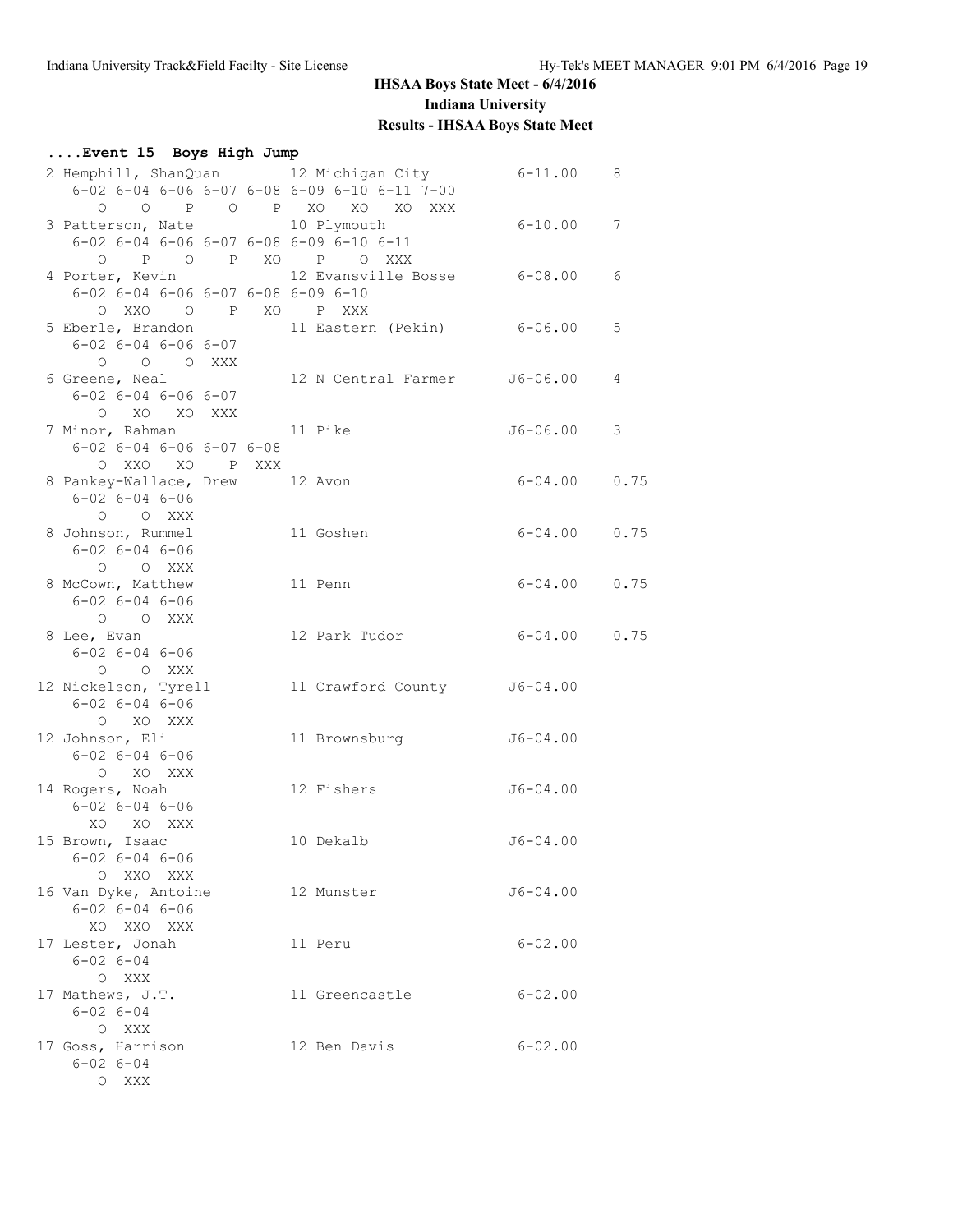| Event 15 Boys High Jump                                            |                                                   |              |
|--------------------------------------------------------------------|---------------------------------------------------|--------------|
| $6 - 02$ $6 - 04$<br>O XXX                                         | 17 Vandergriff, Nolan 12 Evansville North 6-02.00 |              |
| 21 Goines, Christian<br>$6 - 02$ $6 - 04$<br>XXO XXX               | 11 Center Grove                                   | $J6 - 02.00$ |
| 21 Settles, Blake<br>$6 - 02$ $6 - 04$<br>XXO XXX                  | 12 Franklin Central 56-02.00                      |              |
| 21 Griffin, Devin<br>$6 - 02$ $6 - 04$<br>XXO XXX                  | 10 Portage                                        | $J6 - 02.00$ |
| -- Anderson, Jordan<br>$6 - 02$<br>XXX                             | 09 Valparaiso                                     | NH           |
| -- Ragon, Seth<br>$6 - 02$<br><b>XXX</b>                           | 11 Seymour                                        | NH           |
| -- Harmon, Alex<br>$6 - 02$<br><b>XXX</b>                          | 12 Southwood                                      | NH           |
| -- Branam, Kaden<br>$6 - 02$<br>XXX                                | 11 Waldron                                        | NH.          |
| -- Williamson, Wiiliam and 11 Winamac Community<br>$6 - 02$<br>XXX |                                                   | NH           |
| -- Wilkerson, Jordan 12 Ben Davis<br>$6 - 02$<br>XXX               |                                                   | NH           |
| -- McDonald, Lindon<br>$6 - 02$<br>XXX                             | 12 Westview                                       | NH.          |

## **Event 16 Boys Pole Vault**

| State: * 17-06 2015 Deakin Volz, Bloomington South<br>Name                             |              |              |         | Year School |     |             |     |                       |          | Finals Points |     |           |     |
|----------------------------------------------------------------------------------------|--------------|--------------|---------|-------------|-----|-------------|-----|-----------------------|----------|---------------|-----|-----------|-----|
| 1 Lipe, Ryan                                                                           |              |              |         |             |     |             |     | 11 Carmel 17-00.00 10 |          |               |     |           |     |
| 13-06 14-00 14-06 14-09 15-00 15-03 15-06 15-09 16-00 16-03 16-06 16-09 17-00 17-06.50 |              |              |         |             |     |             |     |                       |          |               |     |           |     |
| P                                                                                      | P            |              |         | P P O P O   |     |             |     | P O XXO               |          | XO X          | XXO | $\circ$ 0 | XXX |
| 2 Bray, Ethan                                                                          |              |              |         |             |     |             |     |                       |          |               |     |           |     |
| 13-06 14-00 14-06 14-09 15-00 15-03 15-06 15-09 16-00 16-03 16-06 16-09                |              |              |         |             |     |             |     |                       |          |               |     |           |     |
| P                                                                                      | $\mathbb{P}$ |              |         |             |     |             |     | P P P P P O P O O     |          |               | XXX |           |     |
|                                                                                        |              |              |         |             |     |             |     |                       |          |               |     |           |     |
| 13-06 14-00 14-06 14-09 15-00 15-03 15-06 15-09 16-00 16-03 16-06 16-09                |              |              |         |             |     |             |     |                       |          |               |     |           |     |
| P                                                                                      | $\mathbf{P}$ |              |         | P P XXO     |     |             |     | P XO P XXO            | XO       | XXO           | XXX |           |     |
| 4 Williamson, Wiiliam 11 Winamac Community 16-03.00                                    |              |              |         |             |     |             |     |                       |          | 6             |     |           |     |
| 13-06 14-00 14-06 14-09 15-00 15-03 15-06 15-09 16-00 16-03 16-06                      |              |              |         |             |     |             |     |                       |          |               |     |           |     |
| P                                                                                      | $\mathbb{P}$ | $\mathbb{P}$ | $\circ$ | <b>P</b> O  |     | $\mathbb P$ | XO  | $\circ$ 0             | XO X     | XXX           |     |           |     |
|                                                                                        |              |              |         |             |     |             |     |                       | 15-09.00 | 5             |     |           |     |
| 13-06 14-00 14-06 14-09 15-00 15-03 15-06 15-09 16-00                                  |              |              |         |             |     |             |     |                       |          |               |     |           |     |
| P                                                                                      | ∩            | XO.          | XO.     | XO.         | XXO | $\Omega$    | XO. | XXX X                 |          |               |     |           |     |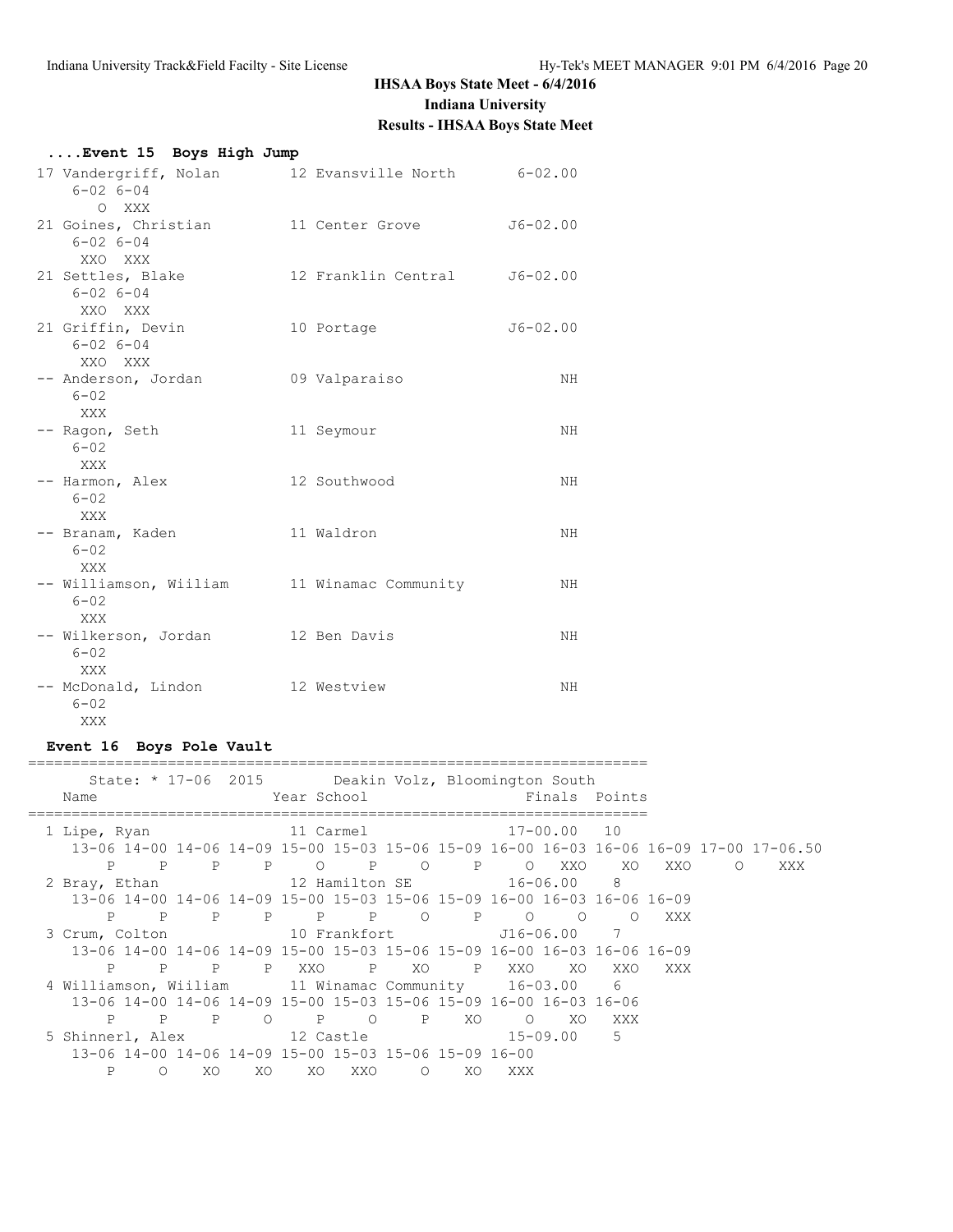#### **....Event 16 Boys Pole Vault** 6 Seiler, Jeremy 12 Fremont 15-00.00 4 13-06 14-00 14-06 14-09 15-00 15-03 P O XO XO O XXX 7 Hall, Josh 11 Center Grove J15-00.00 3 13-06 14-00 14-06 14-09 15-00 15-03 O O XXO O XO XXX 8 Lipe, Mitch 11 Carmel 14-09.00 2 13-06 14-00 14-06 14-09 15-00 P O O O XXX 9 Bertke, Mark 11 East Central 14-06.00 1 13-06 14-00 14-06 14-09 O O XXO XXX 10 Schipper, Vincent 12 FW Dwenger J14-06.00 13-06 14-00 14-06 14-09 O XXO XXO XXX 11 Cappola, Tony 11 Jeffersonville 14-00.00 13-06 14-00 14-06 O XXO XXX 12 Jaremczuk, Devin 11 Valparaiso 13-06.00 13-06 14-00 O XXX 12 Gonzalez, Kevin 12 Logansport 13-06.00 13-06 14-00 O XXX<br>12 McKee, Brenn 12 Goshen 13-06.00 13-06 14-00 O XXX 15 Vuskalns, Vilis 12 Beech Grove J13-06.00 13-06 14-00 XO XXX 15 Bollinger, Jacob 11 Brownstown Central J13-06.00 13-06 14-00 XO XXX 15 Grace, Tyler 11 Fishers J13-06.00 13-06 14-00 XO XXX 15 Sundling, Leth 10 Hamilton SE J13-06.00 13-06 14-00 XO XXX 15 Streeter, Eric 12 South Bend Adams J13-06.00 13-06 14-00 XO XXX -- Kay, Hudson 12 Goshen NH 13-06 XXX -- Wilson, Kyle 12 Hanover Central NH 13-06 XXX -- Bender, Luke 10 Zionsville NH 13-06 XXX -- Lawal, Jamiu 11 Ben Davis NH 13-06 XXX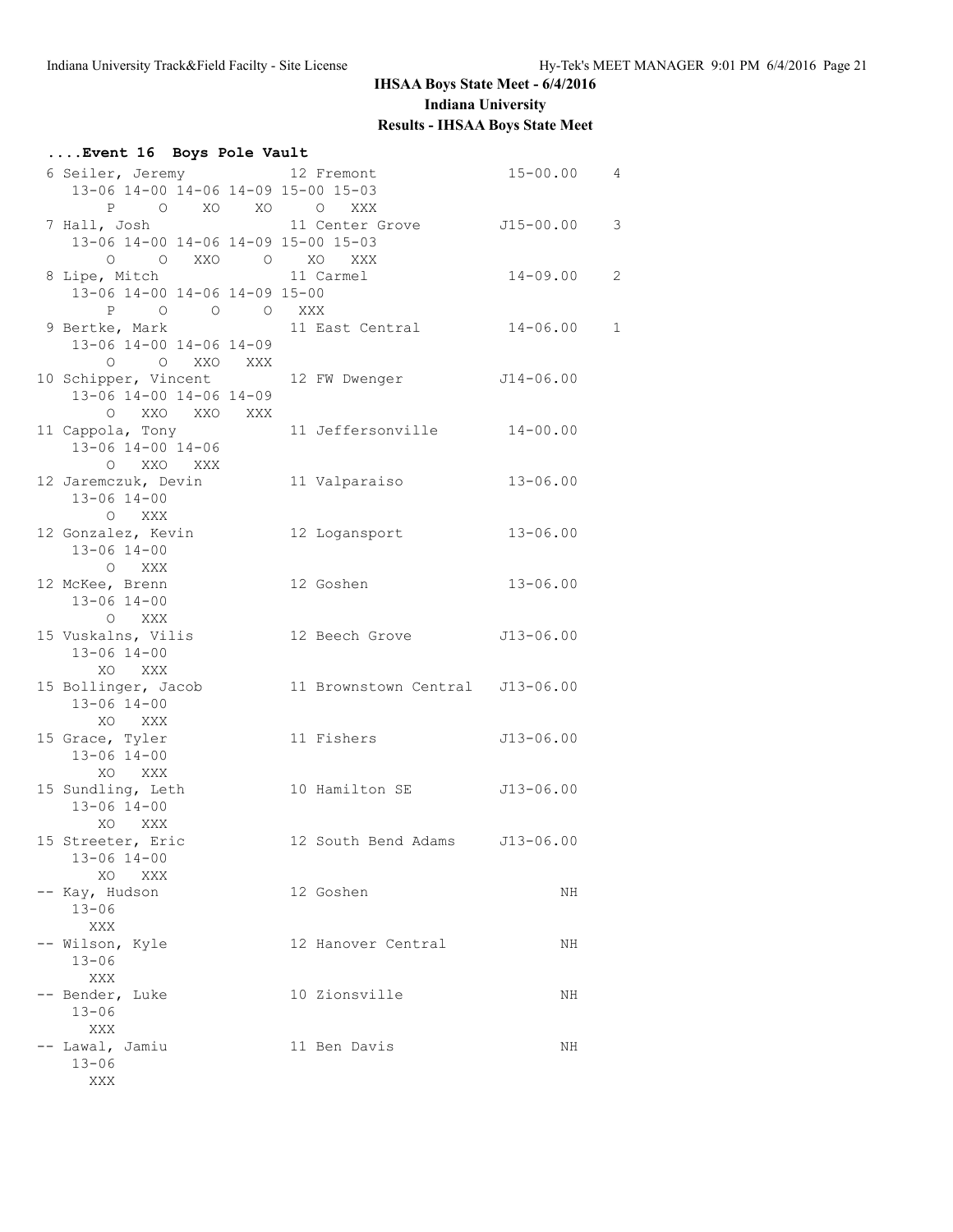| Event 16 Boys Pole Vault                                 |                        |                                        |    |       |
|----------------------------------------------------------|------------------------|----------------------------------------|----|-------|
| -- Prisby, Cameron<br>$13 - 06$<br>XXX                   | 12 Lake Central        |                                        | ΝH |       |
| -- Stone, Nathan<br>$13 - 06$<br>XXX                     | 09 Lawrence North      |                                        | NH |       |
| -- Rhodes, Isaac<br>$13 - 06$<br>XXX                     | 11 Brebeuf Jesuit      |                                        | ΝH |       |
| -- Williams, Anthony 12 Lake Central<br>$13 - 06$<br>XXX |                        |                                        | ΝH |       |
| -- Coryea, Jacob<br>$13 - 06$<br>XXX                     | 11 Bloomington South   |                                        | ΝH |       |
| -- Hensley, Luke<br>$13 - 06$<br>XXX                     | 10 Bloomington South   |                                        | NH |       |
| -- Banks, Anthony<br>$13 - 06$<br>XXX                    | 11 Merrillville        |                                        | ΝH |       |
| -- Getz, Owen<br>$13 - 06$<br>XXX                        | 10 Tri-County          |                                        | ΝH |       |
| -- Velazquez, Austin<br>$13 - 06$<br>XXX                 | 12 Crown Point         |                                        | ΝH |       |
| -- McDaniel, Cru<br>$13 - 06$<br>XXX                     | 12 Evansville Harrison |                                        | ΝH |       |
| -- Lockwood, Carson<br>$13 - 06$<br>XXX                  | 12 Angola              |                                        | ΝH |       |
| -- Dayton, Scott<br>$13 - 06$<br>XXX                     | 12 Castle              |                                        | ΝH |       |
|                                                          |                        |                                        |    |       |
|                                                          |                        | Men - Team Rankings - 16 Events Scored |    |       |
| 1) Carmel                                                |                        | 43 (2) Michigan City                   |    | 41    |
| 2) Ben Davis                                             | 41                     | 4) Center Grove                        |    | 33    |
| 5) West Lafayette                                        | 32                     | 6) Lawrence North                      |    | 29    |
| 7) Bluffton                                              | 28                     | 8) Hamilton Southeastern               |    | 21    |
| 8) Whiteland Community                                   | 21                     | 10) Pike                               |    | 18    |
| 11) Portage                                              | 17                     | 12) Hamilton Heights                   |    | 16    |
| 12) Brownsburg                                           | 16                     | 14) Avon                               |    | 15.75 |
| 15) Westfield                                            | 15                     | 16) Bloomington North                  |    | 14    |
| 17) Homestead                                            | 13                     | 17) Columbus East                      |    | 13    |
| 17) Franklin Central                                     | 13                     | 17) Merrillville                       |    | 13    |
| 21) Indianapolis Cardinal Ritt                           | 11                     | 21) Carroll (Fort Wayne)               |    | 11    |
| 23) Valparaiso                                           | 10                     | 23) North Central (Indianapol          |    | 10    |
| 23) Mt. Vernon (Fortville)                               | 10                     | 23) Crown Point                        |    | 10    |
| 27) Warren Central                                       | 9                      | 27) Evansville Bosse                   |    | 9     |
| 29) Chesterton                                           | 8                      | 29) Indianapolis Bishop Chata          |    | 8     |
| 31) Frankfort                                            | 7                      | 31) Plymouth                           |    | 7     |